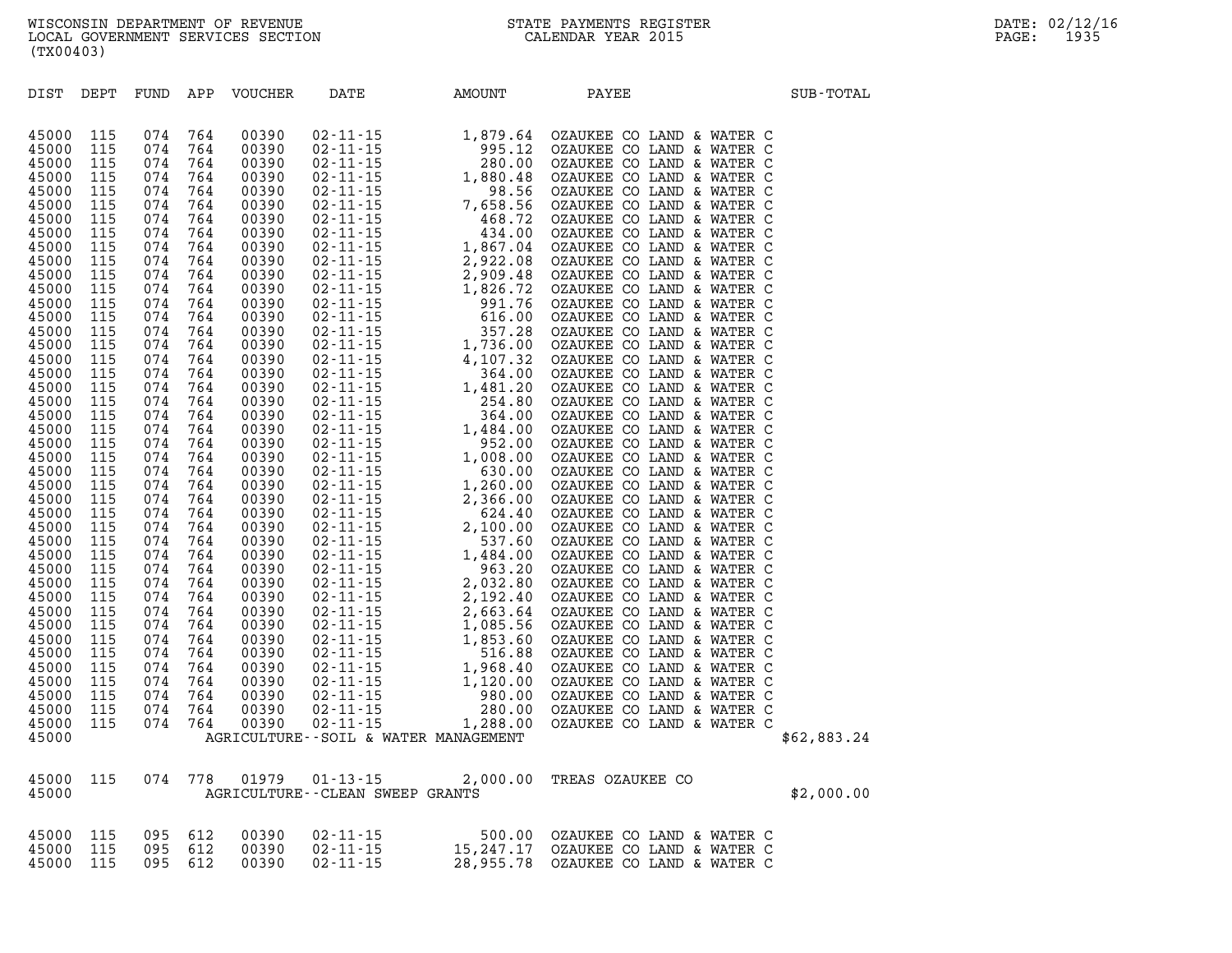| $\mathtt{DATE}$ : | 02/12/16 |
|-------------------|----------|
| $\mathtt{PAGE}$ : | 1936     |

| (TX00403)                                                                                                             |                                               |                                                                                                              |                                                                                                                            |                                                                                                                                           |                                                                                                                                             |                |
|-----------------------------------------------------------------------------------------------------------------------|-----------------------------------------------|--------------------------------------------------------------------------------------------------------------|----------------------------------------------------------------------------------------------------------------------------|-------------------------------------------------------------------------------------------------------------------------------------------|---------------------------------------------------------------------------------------------------------------------------------------------|----------------|
| DIST<br>DEPT                                                                                                          | FUND                                          | APP<br><b>VOUCHER</b>                                                                                        | DATE                                                                                                                       | AMOUNT                                                                                                                                    | PAYEE                                                                                                                                       | SUB-TOTAL      |
| 45000<br>115<br>45000<br>115<br>45000<br>115<br>45000<br>115<br>45000                                                 | 095<br>095<br>095<br>095                      | 612<br>00390<br>00390<br>612<br>612<br>00390<br>612<br>00390                                                 | $02 - 11 - 15$<br>$02 - 11 - 15$<br>$02 - 11 - 15$<br>$02 - 11 - 15$                                                       | 4,252.83<br>2,486.61<br>2,614.49<br>6,627.01<br>AGRICULTURE--SOIL & WATER RESOURCE MGMT                                                   | OZAUKEE CO LAND & WATER C<br>OZAUKEE CO LAND & WATER C<br>OZAUKEE CO LAND & WATER C<br>OZAUKEE CO LAND & WATER C                            | \$60,683.89    |
| 370<br>45000<br>45000                                                                                                 | 012                                           | 549<br>00154                                                                                                 | $03 - 12 - 15$<br>NAT RESOURCES--WILDLIFE DAMAGE                                                                           | 2,240.00                                                                                                                                  | OZAUKEE CO LAND & WATER C                                                                                                                   | \$2,240.00     |
| 45000<br>370<br>45000<br>370<br>45000                                                                                 | 012<br>012                                    | 553<br>00154<br>553<br>00154                                                                                 | $03 - 12 - 15$<br>$03 - 12 - 15$                                                                                           | 8,003.89<br>1,281.68<br>NAT RESOURCES - - WILDLIFE DAMAGE CLAIMS                                                                          | OZAUKEE CO LAND & WATER C<br>OZAUKEE CO LAND & WATER C                                                                                      | \$9,285.57     |
| 45000<br>370<br>45000                                                                                                 | 012                                           | 563<br>00477                                                                                                 | $09 - 21 - 15$                                                                                                             | 4,987.00<br>NAT RESOURCES - COUNTY CONSERVATION AIDS                                                                                      | TREAS OZAUKEE CNTY PARKS                                                                                                                    | \$4,987.00     |
| 45000<br>370<br>45000<br>370<br>45000                                                                                 | 012<br>012                                    | 00525<br>574<br>574<br>01664                                                                                 | $09 - 21 - 15$<br>$01 - 26 - 15$                                                                                           | 12,432.34<br>2,334.19<br>NAT RESOURCES - - SNOWMOBILE TRAIL AIDS                                                                          | TREAS OZAUKEE CNTY PARKS<br>TREAS OZAUKEE CNTY PARKS                                                                                        | \$14,766.53    |
| 45000<br>370<br>45000                                                                                                 | 012                                           | 587<br>02701                                                                                                 | $06 - 01 - 15$                                                                                                             | 24,000.00<br>NAT RESOURCES--URBAN FORESTRY GRANTS                                                                                         | TREAS OZAUKEE CNTY PARKS                                                                                                                    | \$24,000.00    |
| 45000<br>370<br>45000                                                                                                 | 012                                           | 675<br>02148                                                                                                 | $03 - 27 - 15$<br>NAT RESOURCES - - RIVER PROTECTION                                                                       | 7,500.00                                                                                                                                  | TREAS OZAUKEE CNTY PARKS                                                                                                                    | \$7,500.00     |
| 45000<br>370<br>45000                                                                                                 | 095                                           | 532<br>00364                                                                                                 | $09 - 01 - 15$                                                                                                             | 50,000.00<br>NAT RESOURCES - - DAM SAFETY PROJECTS                                                                                        | TREAS OZAUKEE CNTY PARKS                                                                                                                    | \$50,000.00    |
| 45000<br>395<br>45000                                                                                                 | 011                                           | 168<br>50045                                                                                                 | $06 - 09 - 15$                                                                                                             | 198,874.00<br>TRANSPORTATION--ELDERLY & DISABLED                                                                                          | COUNTY OF OZAUKEE                                                                                                                           | \$198,874.00   |
| 45000<br>395<br>395<br>45000<br>45000<br>395<br>45000<br>395<br>45000<br>395<br>45000<br>395<br>45000<br>395<br>45000 | 011<br>011<br>011<br>011<br>011<br>011<br>011 | 176<br>35520<br>52231<br>176<br>176<br>57230<br>57230<br>176<br>176<br>58043<br>60043<br>176<br>176<br>62043 | $01 - 06 - 15$<br>$07 - 02 - 15$<br>$08 - 18 - 15$<br>$08 - 18 - 15$<br>$06 - 25 - 15$<br>$07 - 06 - 15$<br>$09 - 30 - 15$ | 86,552.00<br>114,035.00<br>112,632.00<br>100,710.00<br>306,471.00<br>306,471.00<br>306,471.00<br>TRANSPORTATION--BICYCLE & PEDESTRIAN AID | TREAS OZAUKEE CO<br>TREAS OZAUKEE CO<br>TREAS OZAUKEE CO<br>TREAS OZAUKEE CO<br>COUNTY OF OZAUKEE<br>COUNTY OF OZAUKEE<br>COUNTY OF OZAUKEE | \$1,333,342.00 |
| 45000<br>395                                                                                                          | 011                                           | 185<br>58696                                                                                                 | $09 - 02 - 15$                                                                                                             | 12,183.32                                                                                                                                 | TREAS OZAUKEE CO                                                                                                                            |                |

**45000 395 011 185 58696 09-02-15 16,149.01 TREAS OZAUKEE CO** 

WISCONSIN DEPARTMENT OF REVENUE STATE STATE PAYMENTS REGISTER LOCAL GOVERNMENT SERVICES SECTION

LOCAL GOVERNMENT SERVICES SECTION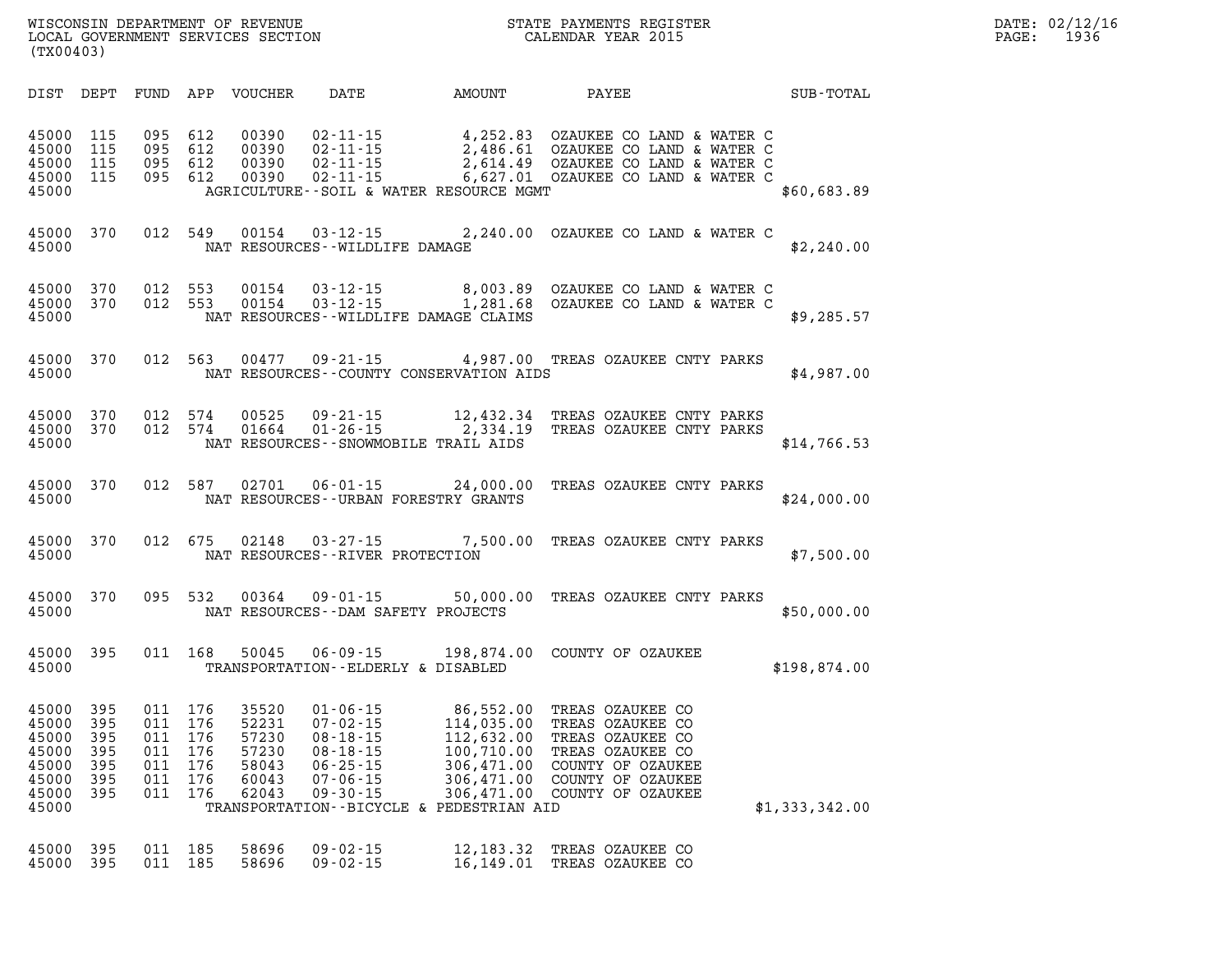| (TX00403)                                                                                                                                                                          |                                                                                  |                                                                                                                           |                                                                                          |                                                                                                                                                       | WISCONSIN DEPARTMENT OF REVENUE<br>LOCAL GOVERNMENT SERVICES SECTION<br>(THEOLOGY SERVICES SECTION                                                                                                                                                                                                 |                                                                                                                                                                                                                                                                                            | STATE PAYMENTS REGISTER<br>CALENDAR YEAR 2015                                                                                                                                                                |                                                                                                                                                                           | DATE: 02/12/16<br>$\mathtt{PAGE}$ :<br>1937 |
|------------------------------------------------------------------------------------------------------------------------------------------------------------------------------------|----------------------------------------------------------------------------------|---------------------------------------------------------------------------------------------------------------------------|------------------------------------------------------------------------------------------|-------------------------------------------------------------------------------------------------------------------------------------------------------|----------------------------------------------------------------------------------------------------------------------------------------------------------------------------------------------------------------------------------------------------------------------------------------------------|--------------------------------------------------------------------------------------------------------------------------------------------------------------------------------------------------------------------------------------------------------------------------------------------|--------------------------------------------------------------------------------------------------------------------------------------------------------------------------------------------------------------|---------------------------------------------------------------------------------------------------------------------------------------------------------------------------|---------------------------------------------|
| DIST DEPT                                                                                                                                                                          |                                                                                  |                                                                                                                           |                                                                                          | FUND APP VOUCHER                                                                                                                                      | DATE                                                                                                                                                                                                                                                                                               | AMOUNT                                                                                                                                                                                                                                                                                     | PAYEE                                                                                                                                                                                                        | SUB-TOTAL                                                                                                                                                                 |                                             |
| 45000 395<br>45000                                                                                                                                                                 |                                                                                  |                                                                                                                           | 011 185                                                                                  |                                                                                                                                                       |                                                                                                                                                                                                                                                                                                    | TRANSPORTATION - - HIGHWAY SAFETY - FEDERAL                                                                                                                                                                                                                                                | 61787  10-05-15  8,400.20  TREAS OZAUKEE CO                                                                                                                                                                  | \$36,732.53                                                                                                                                                               |                                             |
| 45000<br>45000<br>45000 395<br>45000                                                                                                                                               | 395<br>395                                                                       | 011 190<br>011 190<br>011 190                                                                                             |                                                                                          | 36045<br>52045<br>64045                                                                                                                               | 07-06-15<br>$10 - 05 - 15$                                                                                                                                                                                                                                                                         | TRANSPORTATION - - GENERAL TRANSP AIDS - GTA                                                                                                                                                                                                                                               | 01-05-15 318,891.94 COUNTY OF OZAUKEE<br>07-06-15 637,783.88 COUNTY OF OZAUKEE<br>10-05-15 318,891.94 COUNTY OF OZAUKEE                                                                                      | \$1,275,567.76                                                                                                                                                            |                                             |
| 45000 395<br>45000                                                                                                                                                                 |                                                                                  |                                                                                                                           | 011 278                                                                                  |                                                                                                                                                       | 68907 12-14-15                                                                                                                                                                                                                                                                                     | TRANSPORTATION - - LRIP/TRIP/MSIP GRANTS                                                                                                                                                                                                                                                   | 3,644.49 TREAS OZAUKEE CO                                                                                                                                                                                    | \$3,644.49                                                                                                                                                                |                                             |
| 45000<br>45000<br>45000<br>45000<br>45000<br>45000<br>45000<br>45000<br>45000<br>45000<br>45000<br>45000 435<br>45000                                                              | 435<br>435<br>435<br>435<br>435<br>435<br>435<br>435<br>435<br>435<br>435        | 005 000<br>005 000<br>005 000<br>005 000<br>005<br>005 000<br>005 000<br>005 000<br>005<br>005 000<br>005 000             | 000<br>000<br>005 000                                                                    | 90511<br>90514<br>90515<br>90517<br>90518<br>90519<br>90600<br>90601<br>90604<br>90607<br>90609<br>90611                                              | $01 - 01 - 15$<br>$02 - 01 - 15$<br>$03 - 01 - 15$<br>$04 - 01 - 15$<br>$05 - 01 - 15$<br>$06 - 01 - 15$<br>$07 - 01 - 15$<br>$08 - 01 - 15$<br>$09 - 01 - 15$<br>$10 - 01 - 15$<br>11-02-15<br>$12 - 01 - 15$<br>HEALTH SERVICES--STATE/FED AIDS                                                  | 154,509.00<br>135,938.00<br>$135,938.00$<br>$203,329.00$<br>$314,823.00$<br>$205,105.00$<br>$121,443.00$<br>$219,650.00$<br>$87,924.00$<br>$1,206,370.00$<br>$147,854.00$<br>$137,444.000$<br>$137,444.000$                                                                                | OZAUKEE CO<br>OZAUKEE CO<br>OZAUKEE CO<br>OZAUKEE CO<br>OZAUKEE CO<br>OZAUKEE CO<br>OZAUKEE CO<br>OZAUKEE CO<br>OZAUKEE CO<br>OZAUKEE CO<br>OZAUKEE CO<br>OZAUKEE CO                                         | \$3,204,647.00                                                                                                                                                            |                                             |
| 45000<br>45000<br>45000<br>45000<br>45000<br>45000<br>45000<br>45000<br>45000<br>45000<br>45000<br>45000<br>45000 437<br>45000 437<br>45000 437<br>45000 437<br>45000 437<br>45000 | 437<br>437<br>437<br>437<br>437<br>437<br>437<br>437<br>437<br>437<br>437<br>437 | 005<br>005 000<br>005 000<br>005<br>005<br>005<br>005<br>005<br>005 000<br>005<br>005<br>005<br>005 000<br>005<br>005 000 | 000<br>000<br>000<br>000<br>000<br>000<br>000<br>000<br>000<br>000<br>005 000<br>005 000 | 00000<br>00000<br>00000<br>00000<br>00000<br>00000<br>00000<br>00000<br>00000<br>00000<br>00000<br>00000<br>00000<br>00000<br>00000<br>00000<br>00000 | $01 - 05 - 15$<br>$01 - 30 - 15$<br>$02 - 05 - 15$<br>$03 - 05 - 15$<br>$04 - 06 - 15$<br>$04 - 17 - 15$<br>$04 - 30 - 15$<br>$05 - 05 - 15$<br>$06 - 05 - 15$<br>$06 - 26 - 15$<br>$07 - 06 - 15$<br>$07 - 30 - 15$<br>$08 - 05 - 15$<br>08-21-15<br>09-08-15<br>$09 - 14 - 15$<br>$10 - 05 - 15$ | $22,396.44$<br>$107,568.89$<br>$8,974.20$<br>$129,211.91$<br>$128,423.07$<br>$5,262.00$<br>$101,019.96$<br>$24,660.05$<br>$20,159.18$<br>$18,191.00$<br>$39,574.77$<br>$139,171.68$<br>$14,747.00$<br>14,747.00 OZAUKEE<br>40,412.02 OZAUKEE<br>CHILDREN & FAMILIES - - STATE/FEDERAL AIDS | OZAUKEE<br>OZAUKEE CHILD SUPPORT<br>OZAUKEE<br>OZAUKEE<br>OZAUKEE<br>OZAUKEE<br>OZAUKEE CHILD SUPPORT<br>OZAUKEE<br>OZAUKEE<br>OZAUKEE<br>OZAUKEE<br>OZAUKEE CHILD SUPPORT<br>3,098.00 OZAUKEE CHILD SUPPORT | $\star$<br>$^\star$<br>$\star$<br>$\star$<br>$\star$<br>$\star$<br>$\star$<br>$\star$<br>$\star$<br>$\star$<br>$\star$<br>$\star$<br>$\star$<br>$\star$<br>\$1,422,179.50 |                                             |
| 45000 455<br>45000 455<br>45000                                                                                                                                                    |                                                                                  |                                                                                                                           | 002 202<br>002 202                                                                       | 03432<br>06431                                                                                                                                        | $01 - 06 - 15$<br>$05 - 28 - 15$                                                                                                                                                                                                                                                                   | JUSTICE--LAW ENFORCEMENT TRAINING REIMB                                                                                                                                                                                                                                                    | 2,119.73 TREAS OZAUKEE CNTY<br>1,413.98 TREAS OZAUKEE CNTY                                                                                                                                                   | \$3,533.71                                                                                                                                                                |                                             |
| 45000 455                                                                                                                                                                          |                                                                                  |                                                                                                                           | 002 221 14                                                                               |                                                                                                                                                       | $07 - 21 - 15$                                                                                                                                                                                                                                                                                     |                                                                                                                                                                                                                                                                                            | 880.00 TREAS OZAUKEE CNTY                                                                                                                                                                                    |                                                                                                                                                                           |                                             |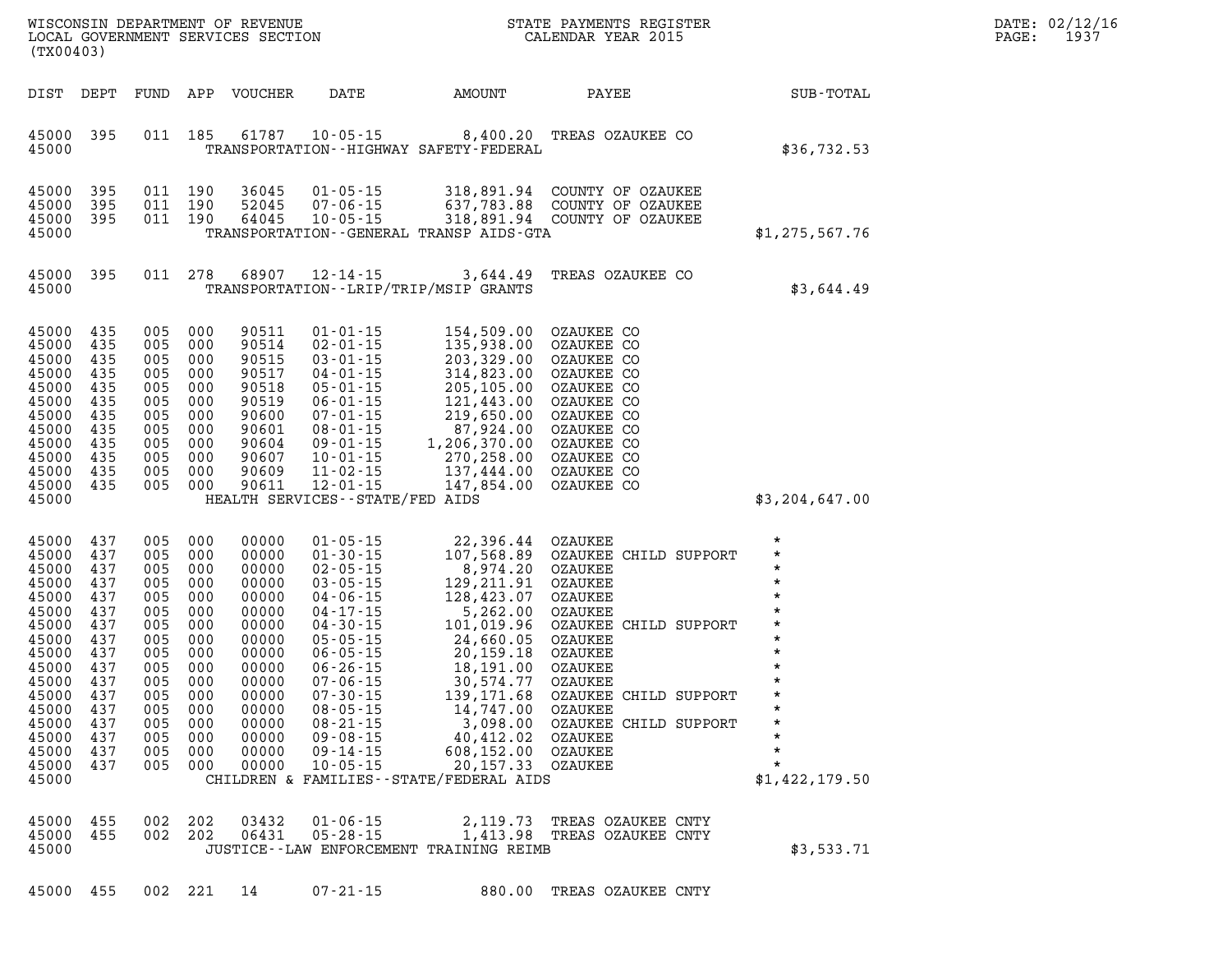| (TX00403)                                                                                                                | LOCAL GOVERNMENT SERVICES SECTION                                                                                                                                                                    | CALENDAR YEAR 2015                                                                                                                                         |             | 1938<br>PAGE: |
|--------------------------------------------------------------------------------------------------------------------------|------------------------------------------------------------------------------------------------------------------------------------------------------------------------------------------------------|------------------------------------------------------------------------------------------------------------------------------------------------------------|-------------|---------------|
|                                                                                                                          | DIST DEPT FUND APP VOUCHER DATE AMOUNT PAYEE TOTAL                                                                                                                                                   |                                                                                                                                                            |             |               |
|                                                                                                                          | JUSTICE -- LAW ENFORCEMENT SERVICES AID                                                                                                                                                              |                                                                                                                                                            | \$880.00    |               |
| 45000 455<br>45000<br>455<br>45000 455<br>45000                                                                          | 002 231<br>002 231<br>002 231<br>JUSTICE - - LAW ENFORCEMENT TRAINING                                                                                                                                | 03432  01-06-15  93.55  TREAS OZAUKEE CNTY<br>06431  05-28-15  152.14  TREAS OZAUKEE CNTY<br>06449  05-28-15  13,440.00  TREAS OZAUKEE CNTY                | \$13,685.69 |               |
| 45000 455<br>002 271<br>455<br>45000<br>45000 455<br>45000                                                               | 002 271<br>002 271<br>JUSTICE - - TREATMENT ALT/DIVERSION GRANT                                                                                                                                      | 04211  02-05-15  39,097.46  TREAS OZAUKEE CO<br>05606  04-16-15  6,509.88 TREAS OZAUKEE CO<br>07289  07-10-15  18,787.09 TREAS OZAUKEE CO                  | \$64,394.43 |               |
| 45000 455 002 532 04<br>45000 455<br>45000                                                                               | 002 532 12<br>JUSTICE -- VICTIM/WITNESS ASSISTANCE SERV                                                                                                                                              | 03-09-15 33,406.05 TREAS OZAUKEE CO<br>07-27-15 26,296.59 TREAS OZAUKEE CO                                                                                 | \$59,702.64 |               |
| 45000 465<br>002 337<br>45000 465<br>002 337<br>45000                                                                    | MILITARY AFFAIRS-EMERGENCY MGMT PLANNING                                                                                                                                                             | 01010  01-20-15  9,710.00 TREAS OZAUKEE CO<br>01363  06-24-15  9,356.00 TREAS OZAUKEE CO                                                                   | \$19,066.00 |               |
| 45000 465 002 342<br>45000 465 002 342<br>45000                                                                          | MILITARY AFFAIRS-EMERGENCY MGMT-FED FUND                                                                                                                                                             | 00927  01-15-15  26,348.78  TREAS OZAUKEE CO<br>01433  06-25-15  26,400.23  TREAS OZAUKEE CO                                                               | \$52,749.01 |               |
| 45000 485<br>45000                                                                                                       | 002 127 06047 06-12-15 1,300.00 TREAS OZAUKEE CO<br>VETERANS AFFAIRS GRANTS                                                                                                                          |                                                                                                                                                            | \$1,300.00  |               |
| 45000 485<br>45000                                                                                                       | 082  267  06047  06-12-15  5,850.00  TREAS OZAUKEE CO<br>VETERANS AFFAIRS--GRANTS TO COUNTIES                                                                                                        |                                                                                                                                                            | \$5,850.00  |               |
| 45000 485<br>45000                                                                                                       | 082 280<br>VETERANS AFFAIRS - - GRANTS                                                                                                                                                               | 03003  01-02-15  1,343.95  TREAS OZAUKEE CO                                                                                                                | \$1,343.95  |               |
| 45000 485<br>45000                                                                                                       | 083 370<br>06047<br>$06 - 12 - 15$<br>VETERANS AFFAIRS -- GRANTS TO COUNTIES                                                                                                                         | 5,850.00 TREAS OZAUKEE CO                                                                                                                                  | \$5,850.00  |               |
| 505<br>002<br>45000<br>45000<br>505<br>002<br>45000<br>505<br>002<br>45000<br>505<br>002<br>45000<br>505<br>002<br>45000 | 142<br>04391<br>$01 - 08 - 15$<br>142<br>05075<br>$01 - 27 - 15$<br>142<br>05710<br>$02 - 20 - 15$<br>142<br>07502<br>$04 - 20 - 15$<br>142<br>09849<br>$07 - 16 - 15$<br>DOA--FEDERAL ENERGY GRANTS | 4,808.00<br>TREAS OZAUKEE CO<br>238.18<br>TREAS OZAUKEE CO<br>980.81<br>TREAS OZAUKEE CO<br>2,005.14<br>TREAS OZAUKEE CO<br>5, 113. 73<br>TREAS OZAUKEE CO | \$13,145.86 |               |

|  |  |  |  |  | 45000 505 002 155 60081 08-26-15 | 2,904.68 TREAS OZAUKEE CO |  |  |  |
|--|--|--|--|--|----------------------------------|---------------------------|--|--|--|
|--|--|--|--|--|----------------------------------|---------------------------|--|--|--|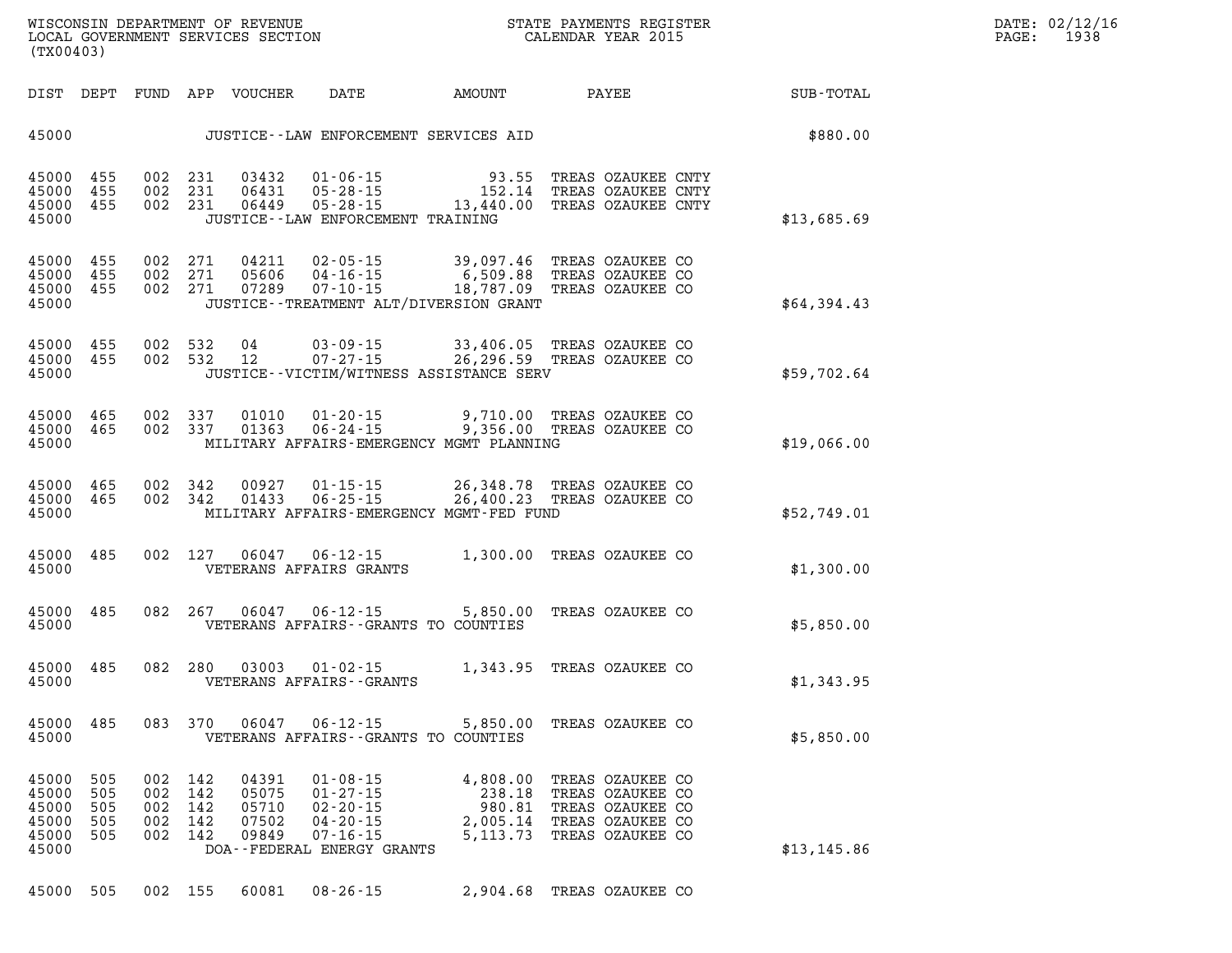| DIST                                                                                                                                                                             | DEPT                                                                                                                                     | FUND                                                                                                                                     | APP                                                                                                                                      | <b>VOUCHER</b>                                                                                                                                                                   | DATE                                                                                                                                                                                                                                                                                                       | AMOUNT                                                                                                                                                                                                                                                                                                              | PAYEE                                                                                                                                                                                                                                                                                                                                                                                                        | SUB-TOTAL    |
|----------------------------------------------------------------------------------------------------------------------------------------------------------------------------------|------------------------------------------------------------------------------------------------------------------------------------------|------------------------------------------------------------------------------------------------------------------------------------------|------------------------------------------------------------------------------------------------------------------------------------------|----------------------------------------------------------------------------------------------------------------------------------------------------------------------------------|------------------------------------------------------------------------------------------------------------------------------------------------------------------------------------------------------------------------------------------------------------------------------------------------------------|---------------------------------------------------------------------------------------------------------------------------------------------------------------------------------------------------------------------------------------------------------------------------------------------------------------------|--------------------------------------------------------------------------------------------------------------------------------------------------------------------------------------------------------------------------------------------------------------------------------------------------------------------------------------------------------------------------------------------------------------|--------------|
| 45000<br>45000<br>45000<br>45000<br>45000<br>45000<br>45000<br>45000<br>45000<br>45000<br>45000<br>45000<br>45000<br>45000<br>45000<br>45000                                     | 505<br>505<br>505<br>505<br>505<br>505<br>505<br>505<br>505<br>505<br>505<br>505<br>505<br>505<br>505                                    | 002<br>002<br>002<br>002<br>002<br>002<br>002<br>002<br>002<br>002<br>002<br>002<br>002<br>002<br>002                                    | 155<br>155<br>155<br>155<br>155<br>155<br>155<br>155<br>155<br>155<br>155<br>155<br>155<br>155<br>155                                    | 60122<br>60409<br>60409<br>60505<br>60579<br>60579<br>60644<br>60644<br>60725<br>60725<br>60802<br>60802<br>60846<br>60885<br>60885                                              | $09 - 10 - 15$<br>$01 - 07 - 15$<br>$01 - 07 - 15$<br>$02 - 11 - 15$<br>$03 - 11 - 15$<br>03 - 11 - 15<br>03 - 11 - 15<br>04 - 08 - 15<br>$04 - 08 - 15$<br>04 - 08 - 15<br>05 - 22 - 15<br>05 - 22 - 15<br>$06 - 09 - 15$<br>06 - 09 - 15<br>06 - 09 - 15<br>06 - 24 - 15<br>07 - 08 - 15<br>07 - 08 - 15 | 2,300.13<br>2,622.80<br>3,108.48<br>733.51<br>2,306.03<br>2,733.88<br>3,206.26<br>3,859.36<br>6,286.38<br>3,847.91<br>2,274.20<br>3,535.20<br>2,478.44<br>2,280.32<br>5,873.73<br>DOA-HOUSING ASSISTANCE-FEDERAL FUNDS                                                                                              | TREAS OZAUKEE CO<br>TREAS OZAUKEE CO<br>TREAS OZAUKEE CO<br>TREAS OZAUKEE CO<br>TREAS OZAUKEE CO<br>TREAS OZAUKEE CO<br>TREAS OZAUKEE CO<br>TREAS OZAUKEE CO<br>TREAS OZAUKEE CO<br>TREAS OZAUKEE CO<br>TREAS OZAUKEE CO<br>TREAS OZAUKEE CO<br>TREAS OZAUKEE CO<br>TREAS OZAUKEE CO<br>TREAS OZAUKEE CO                                                                                                     | \$50,351.31  |
| 45000<br>45000<br>45000<br>45000<br>45000<br>45000<br>45000<br>45000<br>45000<br>45000<br>45000<br>45000<br>45000<br>45000<br>45000<br>45000<br>45000<br>45000<br>45000<br>45000 | 505<br>505<br>505<br>505<br>505<br>505<br>505<br>505<br>505<br>505<br>505<br>505<br>505<br>505<br>505<br>505<br>505<br>505<br>505<br>505 | 035<br>035<br>035<br>035<br>035<br>035<br>035<br>035<br>035<br>035<br>035<br>035<br>035<br>035<br>035<br>035<br>035<br>035<br>035<br>035 | 371<br>371<br>371<br>371<br>371<br>371<br>371<br>371<br>371<br>371<br>371<br>371<br>371<br>371<br>371<br>371<br>371<br>371<br>371<br>371 | 60081<br>60122<br>60409<br>60409<br>60409<br>60505<br>60579<br>60579<br>60579<br>60644<br>60644<br>60725<br>60725<br>60725<br>60802<br>60802<br>60802<br>60885<br>60885<br>60885 | $08 - 26 - 15$<br>$09 - 10 - 15$<br>$01 - 07 - 15$<br>$05 - 22 - 15$<br>$05 - 22 - 15$<br>$05 - 22 - 15$<br>$06 - 09 - 15$<br>$06 - 09 - 15$<br>$06 - 09 - 15$<br>00 - 09 - 15<br>07 - 08 - 15<br>07 - 08 - 15<br>$07 - 08 - 15$                                                                           | 136.00<br>.25<br>1,056.84<br>$01-07-15$<br>$01-07-15$<br>$02-11-15$<br>$03-11-15$<br>$04-08-15$<br>$05-22-15$<br>$06-28-15$<br>$07-15$<br>$08-15$<br>$09-67$<br>$01-08-15$<br>$06-28-15$<br>$01-771.77$<br>1,771.77<br>1,339.26<br>2,356.25<br>1,106.17<br>1,400.69<br>1,955.08<br>2,155.06<br>1,263.84<br>2,370.99 | TREAS OZAUKEE CO<br>TREAS OZAUKEE CO<br>TREAS OZAUKEE CO<br>TREAS OZAUKEE CO<br>TREAS OZAUKEE CO<br>TREAS OZAUKEE CO<br>TREAS OZAUKEE CO<br>TREAS OZAUKEE CO<br>TREAS OZAUKEE CO<br>TREAS OZAUKEE CO<br>TREAS OZAUKEE CO<br>TREAS OZAUKEE CO<br>TREAS OZAUKEE CO<br>TREAS OZAUKEE CO<br>TREAS OZAUKEE CO<br>TREAS OZAUKEE CO<br>TREAS OZAUKEE CO<br>TREAS OZAUKEE CO<br>TREAS OZAUKEE CO<br>TREAS OZAUKEE CO |              |
| 45000                                                                                                                                                                            |                                                                                                                                          |                                                                                                                                          |                                                                                                                                          |                                                                                                                                                                                  | DOA--PUBLIC BENEFITS FUND                                                                                                                                                                                                                                                                                  |                                                                                                                                                                                                                                                                                                                     |                                                                                                                                                                                                                                                                                                                                                                                                              | \$28,389.41  |
| 45000<br>45000                                                                                                                                                                   | 505                                                                                                                                      | 089                                                                                                                                      | 166                                                                                                                                      | 04939                                                                                                                                                                            | $01 - 21 - 15$<br>DOA--LAND INFORMATION FUND                                                                                                                                                                                                                                                               |                                                                                                                                                                                                                                                                                                                     | 1,000.00 TREAS OZAUKEE CO                                                                                                                                                                                                                                                                                                                                                                                    | \$1,000.00   |
| 45000<br>45000                                                                                                                                                                   | 835                                                                                                                                      | 002                                                                                                                                      | 105                                                                                                                                      | 44091                                                                                                                                                                            | $07 - 27 - 15$<br>REVENUE - - STATE SHARED REVENUES                                                                                                                                                                                                                                                        |                                                                                                                                                                                                                                                                                                                     | 247,775.01 TREAS OZAUKEE CO                                                                                                                                                                                                                                                                                                                                                                                  | \$247,775.01 |
| 45000<br>45000                                                                                                                                                                   | 835                                                                                                                                      | 002                                                                                                                                      | 109                                                                                                                                      | 01045                                                                                                                                                                            | 07-27-15<br>REVENUE--EXEMPT COMPUTER AID                                                                                                                                                                                                                                                                   |                                                                                                                                                                                                                                                                                                                     | 65,488.00 TREAS OZAUKEE CO                                                                                                                                                                                                                                                                                                                                                                                   | \$65,488.00  |

**45000 835 002 302 10088 07-27-15 12,934,626.66 TREAS OZAUKEE CO**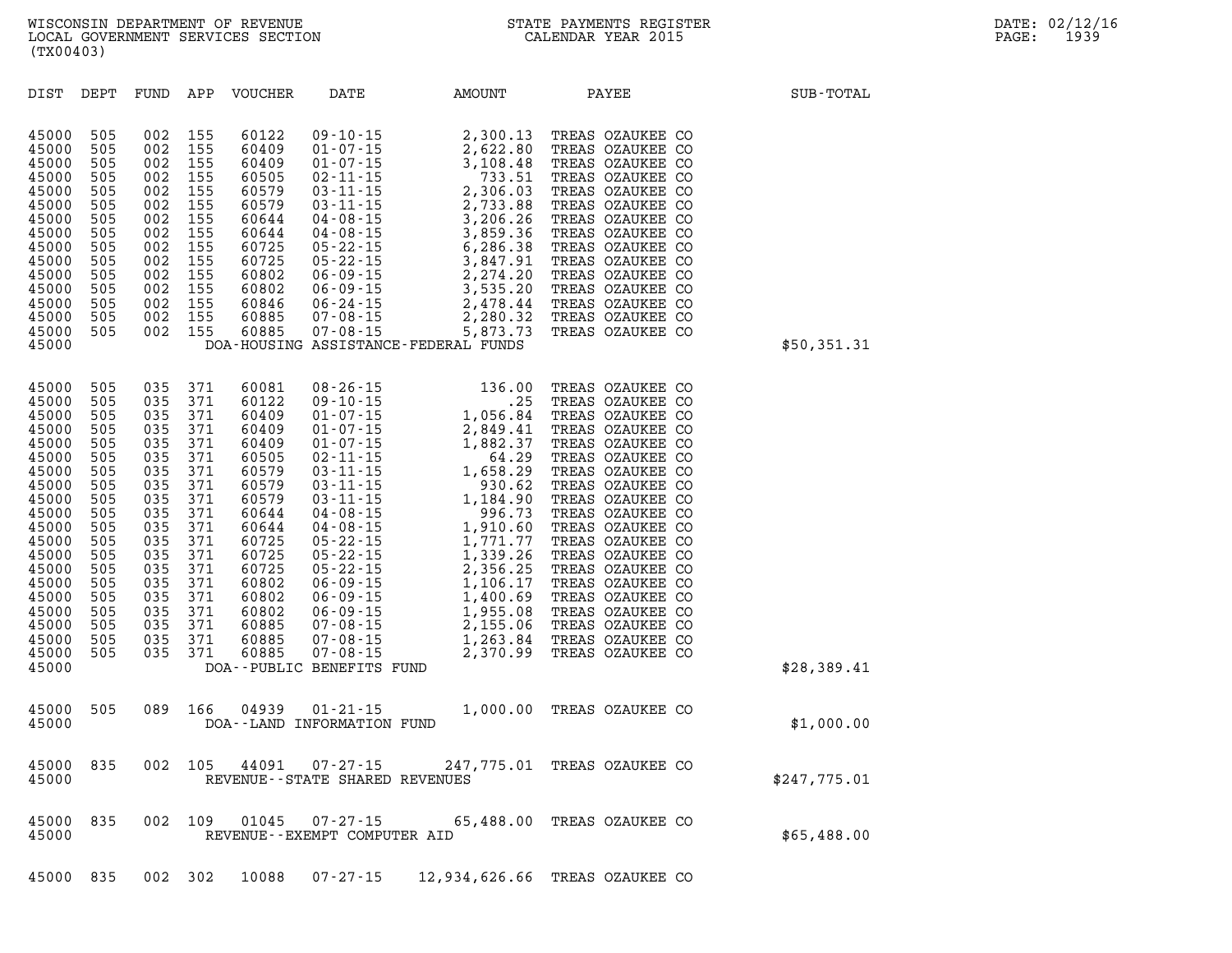| (TX00403)      |      |      |     | WISCONSIN DEPARTMENT OF REVENUE<br>LOCAL GOVERNMENT SERVICES SECTION |                                           |                                          | STATE PAYMENTS REGISTER<br>CALENDAR YEAR 2015 |                   | DATE: 02/12/16<br>1940<br>PAGE: |
|----------------|------|------|-----|----------------------------------------------------------------------|-------------------------------------------|------------------------------------------|-----------------------------------------------|-------------------|---------------------------------|
| DIST           | DEPT | FUND | APP | <b>VOUCHER</b>                                                       | DATE                                      | AMOUNT                                   | PAYEE                                         | SUB-TOTAL         |                                 |
| 45000<br>45000 | 835  | 002  | 302 | 11088                                                                | 07-27-15                                  | REVENUE-FIRST DOLLAR/SCHOOL LEVY CREDITS | 1,611,399.04 TREAS OZAUKEE CO                 | \$14,546,025.70   |                                 |
| 45000<br>45000 | 835  | 021  | 363 | 37227                                                                | $03 - 23 - 15$<br>REVENUE--LOTTERY CREDIT | 2,261,773.59                             | TREAS OZAUKEE CO                              | \$2,261,773.59    |                                 |
| 45000          |      |      |     |                                                                      | DISTRICT TOTAL APPROPRIATIONS             |                                          |                                               | \$25, 155, 637.82 |                                 |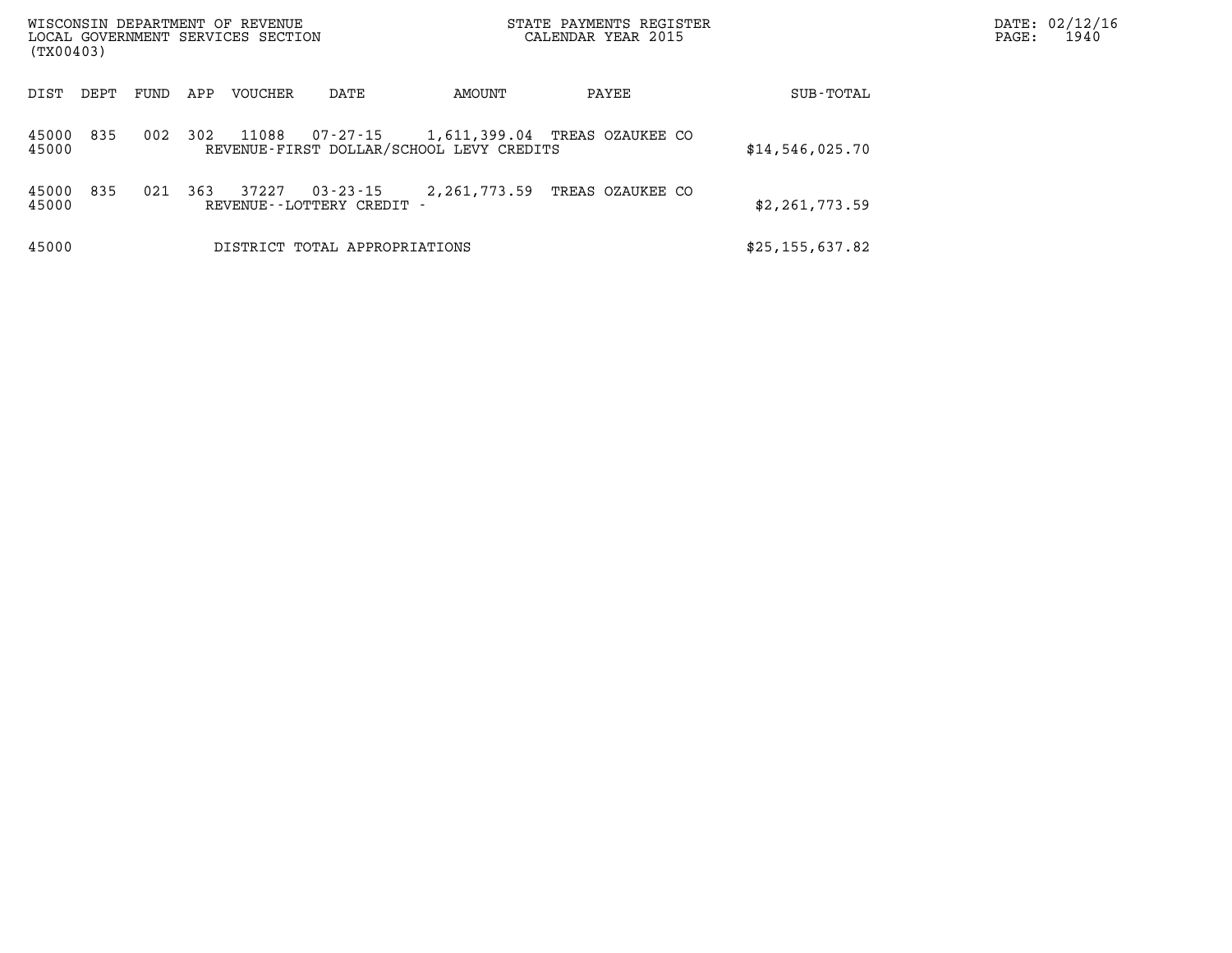| WISCONSIN DEPARTMENT OF REVENUE      | PAYMENTS REGISTER<br>3TATE | DATE: | 02/12/16 |
|--------------------------------------|----------------------------|-------|----------|
| GOVERNMENT SERVICES SECTION<br>LOCAL | CALENDAR YEAR 2015         | PAGE  | 1941     |

|                         | LOCAL GOVERNMENT SERVICES SECTION<br>(TX00403) |  |                                          |                                  |                                                     | CALENDAR YEAR 2015                                              |                                                                                                                                                      |              | PAGE: | 1941 |
|-------------------------|------------------------------------------------|--|------------------------------------------|----------------------------------|-----------------------------------------------------|-----------------------------------------------------------------|------------------------------------------------------------------------------------------------------------------------------------------------------|--------------|-------|------|
|                         |                                                |  |                                          | DIST DEPT FUND APP VOUCHER       |                                                     |                                                                 | DATE AMOUNT PAYEE                                                                                                                                    | SUB-TOTAL    |       |      |
| 45002                   | 45002 165                                      |  | 002 225                                  | 01136                            |                                                     | SAFETY/PROF SERV--FIRE INSURANCE DUES                           | 06-25-15 5,874.44 TREAS TN BELGIUM                                                                                                                   | \$5,874.44   |       |      |
|                         | 45002 370<br>45002 370                         |  | 002 503<br>002 503                       | 17694<br>18128                   | $01 - 30 - 15$                                      |                                                                 | 01-12-15 11,267.98 TREAS TN BELGIUM<br>11,267.98 TREAS TN BELGIUM<br>1187.12 TOWN SHARE                                                              |              |       |      |
| 45002                   |                                                |  |                                          |                                  |                                                     | NAT RESOURCES--AIDS IN LIEU OF TAXES                            |                                                                                                                                                      | \$22,535.96  |       |      |
| 45002                   | 45002 370                                      |  | 012 571                                  | 39323                            |                                                     | NAT RESOURCES - - FOREST CROP/MFL/CO FOREST                     | 06-02-15 44.60 TREAS TN BELGIUM                                                                                                                      | \$44.60      |       |      |
| 45002                   | 45002 370<br>45002 370                         |  | 012 579<br>012 579                       | 20512<br>20512                   |                                                     | NAT RESOURCES -- AIDS IN LIEU OF TAXES                          |                                                                                                                                                      | \$738.64     |       |      |
| 45002                   | 45002 370                                      |  | 074 670                                  | 42913                            |                                                     | $05 - 29 - 15$ 1, 166.76<br>NAT RESOURCES -- RU RECYCLING GRANT | TREAS TN BELGIUM                                                                                                                                     | \$1,166.76   |       |      |
| 45002<br>45002<br>45002 | 45002 395<br>395<br>- 395<br>45002 395         |  | 011 191<br>011 191<br>011 191<br>011 191 | 39139<br>47139<br>55139<br>67139 |                                                     | TRANSPORTATION - - GENERAL TRANSP AIDS - GTA                    | 01-05-15 26,368.95 TOWN OF BELGIUM<br>04-06-15 26,368.95 TOWN OF BELGIUM<br>07-06-15 26,368.95 TOWN OF BELGIUM<br>10-05-15 26,368.95 TOWN OF BELGIUM | \$105,475.80 |       |      |
| 45002                   | 45002 835                                      |  | 002 105                                  | 44077                            | $07 - 27 - 15$<br>REVENUE - - STATE SHARED REVENUES |                                                                 | 2,942.01 TREAS TN BELGIUM                                                                                                                            | \$2,942.01   |       |      |
| 45002                   | 45002 835                                      |  | 002 109                                  | 03074                            | $07 - 27 - 15$<br>REVENUE--EXEMPT COMPUTER AID      |                                                                 | 32.00 TREAS TN BELGIUM                                                                                                                               | \$32.00      |       |      |
| 45002                   | 45002 835                                      |  | 002 501                                  | 00003                            | $02 - 02 - 15$                                      | DOA-PAYMENT FOR MUNICIPAL SERVICES AID                          | 667.05 TREAS TN BELGIUM                                                                                                                              | \$667.05     |       |      |
| 45002                   |                                                |  |                                          |                                  | DISTRICT TOTAL APPROPRIATIONS                       |                                                                 |                                                                                                                                                      | \$139,477.26 |       |      |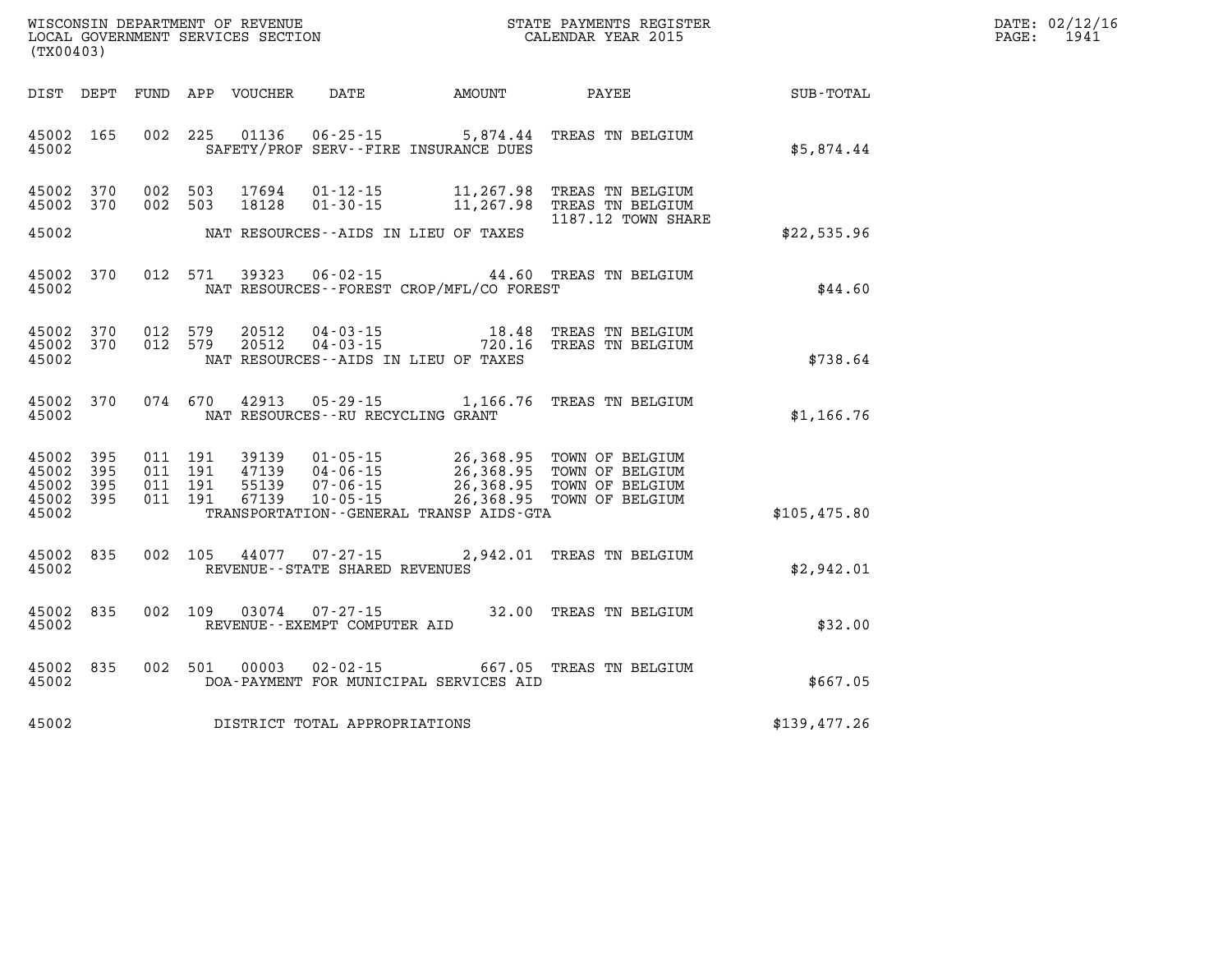| (TX00403)                       |                  |  |                                 |                                   |                                              |                                                           |               | DATE: 02/12/16<br>PAGE: 1942 |
|---------------------------------|------------------|--|---------------------------------|-----------------------------------|----------------------------------------------|-----------------------------------------------------------|---------------|------------------------------|
|                                 |                  |  | DIST DEPT FUND APP VOUCHER DATE |                                   |                                              | AMOUNT PAYEE SUB-TOTAL                                    |               |                              |
| 45004                           | 45004 165        |  |                                 |                                   | SAFETY/PROF SERV--FIRE INSURANCE DUES        | 002 225 01137 06-25-15 28,122.80 TREAS TN CEDARBURG       | \$28,122.80   |                              |
| 45004                           | 45004 370        |  |                                 |                                   | NAT RESOURCES--FOREST CROP/MFL/CO FOREST     | 012 571 39324 06-02-15 78.07 TREAS TN CEDARBURG           | \$78.07       |                              |
| 45004                           |                  |  |                                 |                                   | NAT RESOURCES--AIDS IN LIEU OF TAXES         | 45004 370 012 579 20513 04-03-15 16.28 TREAS TN CEDARBURG | \$16.28       |                              |
| 45004                           | 45004 370        |  |                                 | NAT RESOURCES--RU RECYCLING GRANT |                                              | 074  670  42914  05-29-15   5,092.71  TREAS TN CEDARBURG  | \$5,092.71    |                              |
| 45004 395<br>45004<br>45004 395 | 395<br>45004 395 |  |                                 |                                   |                                              |                                                           |               |                              |
| 45004                           |                  |  |                                 |                                   | TRANSPORTATION - - GENERAL TRANSP AIDS - GTA |                                                           | \$146.675.22  |                              |
| 45004                           | 45004 835        |  |                                 | REVENUE--STATE SHARED REVENUES    |                                              | 002 105 44078 07-27-15 10,716.02 TREAS TN CEDARBURG       | \$10,716.02   |                              |
| 45004                           | 45004 835        |  |                                 | REVENUE--EXEMPT COMPUTER AID      |                                              | 002 109 03075 07-27-15 1,435.00 TREAS TN CEDARBURG        | \$1,435.00    |                              |
| 45004                           |                  |  |                                 | DISTRICT TOTAL APPROPRIATIONS     |                                              |                                                           | \$192, 136.10 |                              |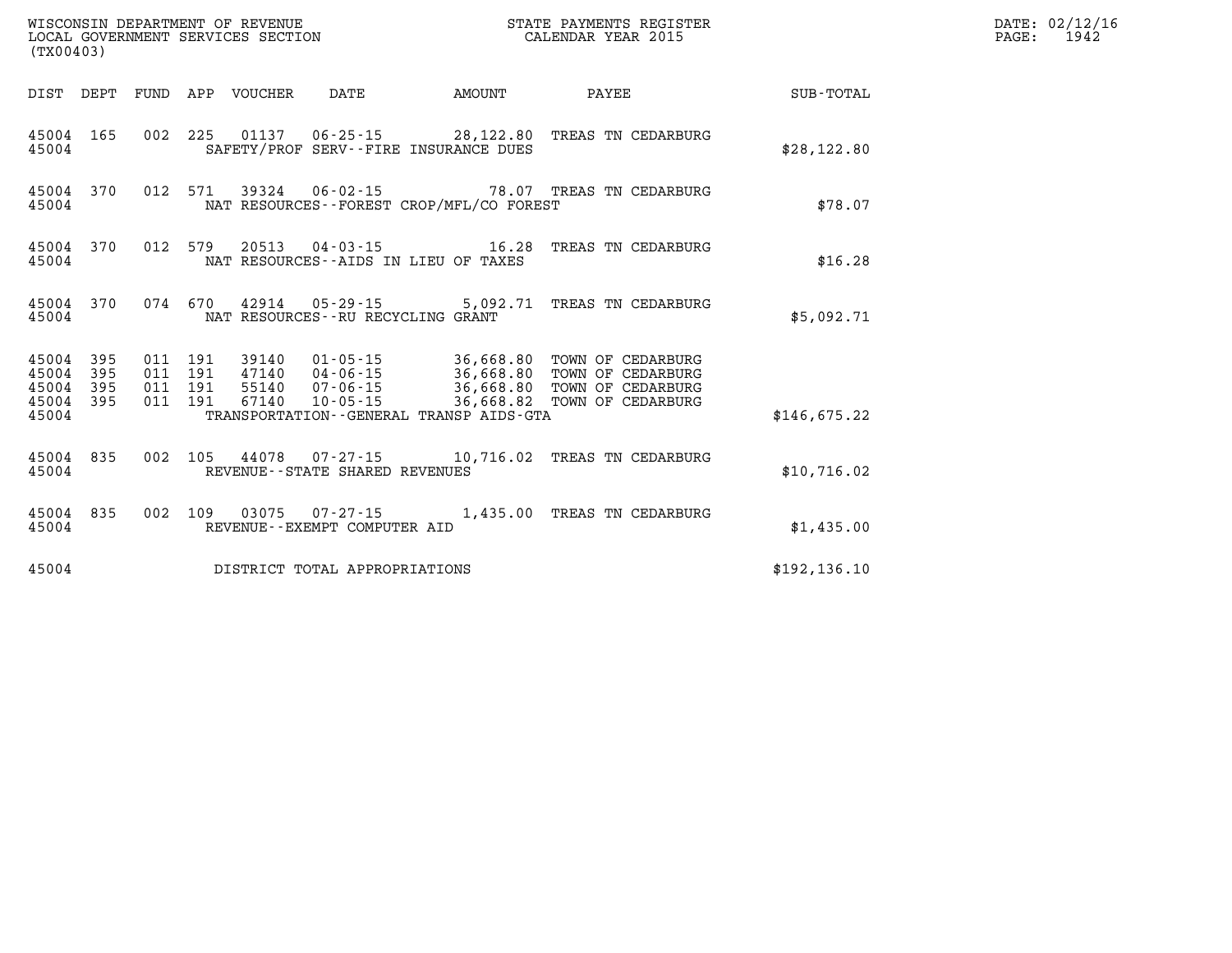| (TX00403)               |                                      |  |                                                          |                                          | WISCONSIN DEPARTMENT OF REVENUE<br>LOCAL GOVERNMENT SERVICES SECTION<br>CALENDAR YEAR 2015 |              | DATE: 02/12/16<br>PAGE: 1943 |
|-------------------------|--------------------------------------|--|----------------------------------------------------------|------------------------------------------|--------------------------------------------------------------------------------------------|--------------|------------------------------|
|                         |                                      |  | DIST DEPT FUND APP VOUCHER DATE AMOUNT                   |                                          | PAYEE SUB-TOTAL                                                                            |              |                              |
| 45006                   | 45006 165                            |  |                                                          | SAFETY/PROF SERV--FIRE INSURANCE DUES    | 002 225 01138 06-25-15 6,798.28 TREAS TN FREDONIA                                          | \$6,798.28   |                              |
| 45006                   |                                      |  |                                                          | NAT RESOURCES--AIDS IN LIEU OF TAXES     | 45006 370 002 503 17695 01-12-15 23,397.32 TREAS TN FREDONIA<br>3553.19 TOWN SHARE         | \$23,397.32  |                              |
| 45006                   |                                      |  |                                                          | NAT RESOURCES--FOREST CROP/MFL/CO FOREST | 45006 370 012 571 39325 06-02-15 64.46 TREAS TN FREDONIA                                   | \$64.46      |                              |
| 45006                   |                                      |  |                                                          | NAT RESOURCES--AIDS IN LIEU OF TAXES     | 45006 370 012 579 20514 04-03-15 40.00 TREAS TN FREDONIA                                   | \$40.00      |                              |
|                         | 45006                                |  | NAT RESOURCES--RU RECYCLING GRANT                        |                                          | 45006 370 074 670 42915 05-29-15 4,695.13 TREAS TN FREDONIA                                | \$4,695.13   |                              |
| 45006<br>45006<br>45006 | 45006 395<br>395<br>395<br>45006 395 |  |                                                          | TRANSPORTATION--GENERAL TRANSP AIDS-GTA  |                                                                                            | \$110,650.50 |                              |
| 45006                   | 45006 835                            |  | 002 105 44079 07-27-15<br>REVENUE--STATE SHARED REVENUES |                                          | 5,675.66 TREAS TN FREDONIA                                                                 | \$5,675.66   |                              |
| 45006                   |                                      |  | REVENUE--EXEMPT COMPUTER AID                             |                                          | 45006 835 002 109 03076 07-27-15 285.00 TREAS TN FREDONIA                                  | \$285.00     |                              |
| 45006                   |                                      |  | DISTRICT TOTAL APPROPRIATIONS                            |                                          |                                                                                            | \$151,606.35 |                              |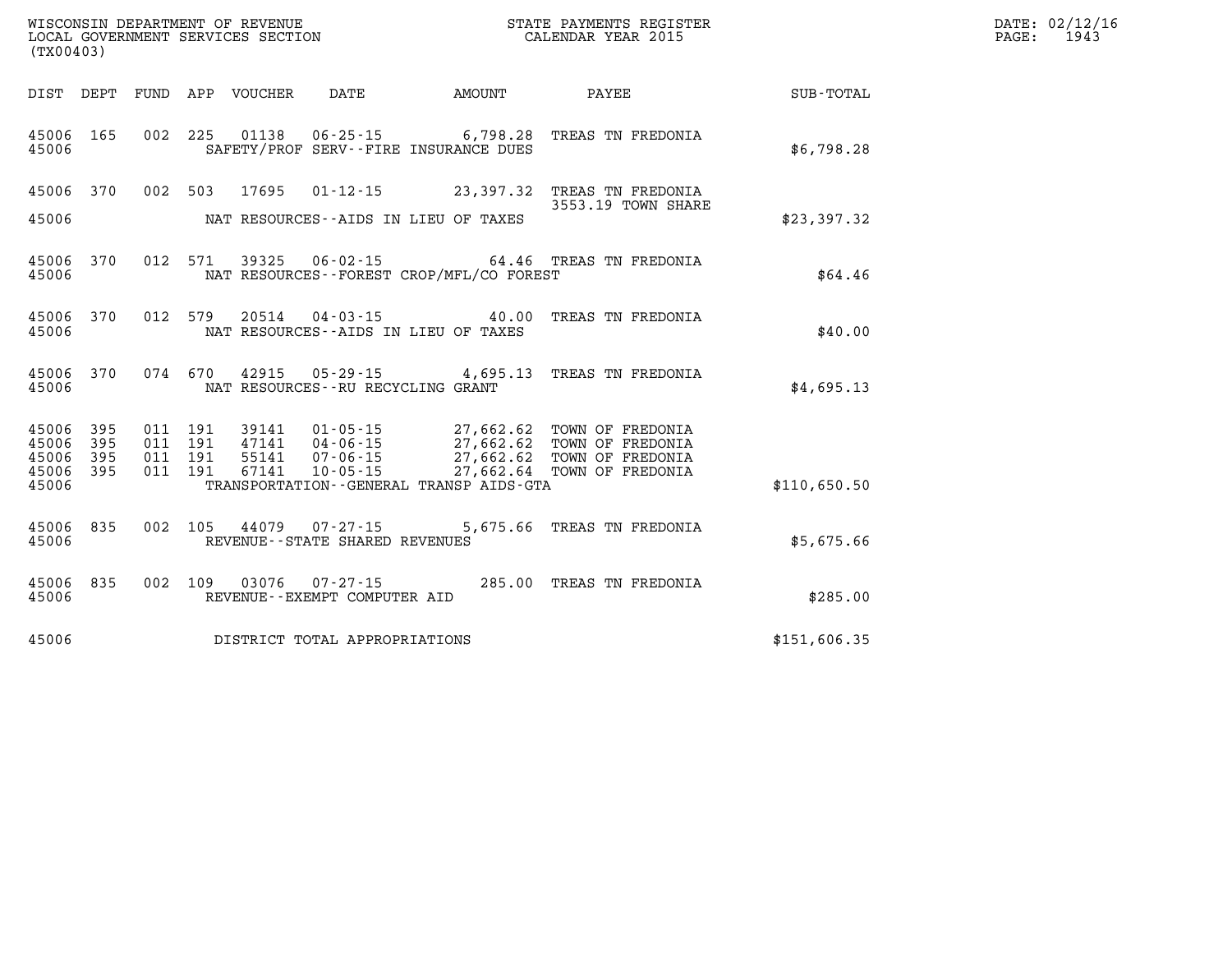| (TX00403)                                     |                   |                               |         | WISCONSIN DEPARTMENT OF REVENUE<br>LOCAL GOVERNMENT SERVICES SECTION |                                      | STATE PAYMENTS REGISTER<br>CALENDAR YEAR 2015 |                                                                                                                                                                                          | DATE: 02/12/16<br>$\mathtt{PAGE:}$<br>1944 |  |
|-----------------------------------------------|-------------------|-------------------------------|---------|----------------------------------------------------------------------|--------------------------------------|-----------------------------------------------|------------------------------------------------------------------------------------------------------------------------------------------------------------------------------------------|--------------------------------------------|--|
|                                               |                   |                               |         | DIST DEPT FUND APP VOUCHER                                           | DATE                                 | AMOUNT                                        | PAYEE                                                                                                                                                                                    | SUB-TOTAL                                  |  |
| 45008 165<br>45008                            |                   |                               |         |                                                                      |                                      | SAFETY/PROF SERV--FIRE INSURANCE DUES         | 002 225 01139 06-25-15 18,142.75 TREAS TN GRAFTON                                                                                                                                        | \$18, 142.75                               |  |
| 45008                                         | 45008 370         |                               |         |                                                                      |                                      | NAT RESOURCES - - FOREST CROP/MFL/CO FOREST   | 012 571 39326 06-02-15 7.80 TREAS TN GRAFTON                                                                                                                                             | \$7.80                                     |  |
| 45008                                         | 45008 370         |                               | 012 579 |                                                                      | NAT RESOURCES--AIDS IN LIEU OF TAXES | 20515 04-03-15 47.49                          | TREAS TN GRAFTON                                                                                                                                                                         | \$47.49                                    |  |
| 45008                                         | 45008 370         |                               |         |                                                                      | NAT RESOURCES--RU RECYCLING GRANT    | 074 670 42916 05-29-15 10,048.29              | TREAS TN GRAFTON                                                                                                                                                                         | \$10,048.29                                |  |
| 45008<br>45008<br>45008<br>45008 395<br>45008 | 395<br>395<br>395 | 011 191<br>011 191<br>011 191 | 011 191 |                                                                      |                                      | TRANSPORTATION--GENERAL TRANSP AIDS-GTA       | 39142  01-05-15  24,095.38  TOWN OF GRAFTON<br>47142  04-06-15  24,095.38  TOWN OF GRAFTON<br>55142  07-06-15  24,095.38  TOWN OF GRAFTON<br>67142  10-05-15  24,095.40  TOWN OF GRAFTON | \$96,381.54                                |  |
| 45008                                         | 45008 835         |                               |         |                                                                      | REVENUE--STATE SHARED REVENUES       |                                               | 002 105 44080 07-27-15 8,988.54 TREAS TN GRAFTON                                                                                                                                         | \$8,988.54                                 |  |
| 45008 835<br>45008                            |                   |                               |         |                                                                      | REVENUE--EXEMPT COMPUTER AID         |                                               | 002 109 03077 07-27-15 1,307.00 TREAS TN GRAFTON                                                                                                                                         | \$1,307.00                                 |  |
| 45008 835<br>45008 835<br>45008               |                   | 002 302<br>002 302            |         | 10085<br>11085                                                       |                                      | REVENUE-FIRST DOLLAR/SCHOOL LEVY CREDITS      | 07-27-15 961, 246.19 TREAS TN GRAFTON<br>07-27-15 119,037.51 TREAS TN GRAFTON                                                                                                            | \$1,080,283.70                             |  |
| 45008 835<br>45008 835<br>45008               |                   | 021 363<br>021 363            |         | 37224                                                                | REVENUE--LOTTERY CREDIT -            |                                               | 35795 03-23-15 5,488.71 TREAS TN GRAFTON<br>03-23-15 175,704.86 TREAS TN GRAFTON                                                                                                         | \$181,193.57                               |  |
| 45008                                         |                   |                               |         |                                                                      | DISTRICT TOTAL APPROPRIATIONS        |                                               |                                                                                                                                                                                          | \$1,396,400.68                             |  |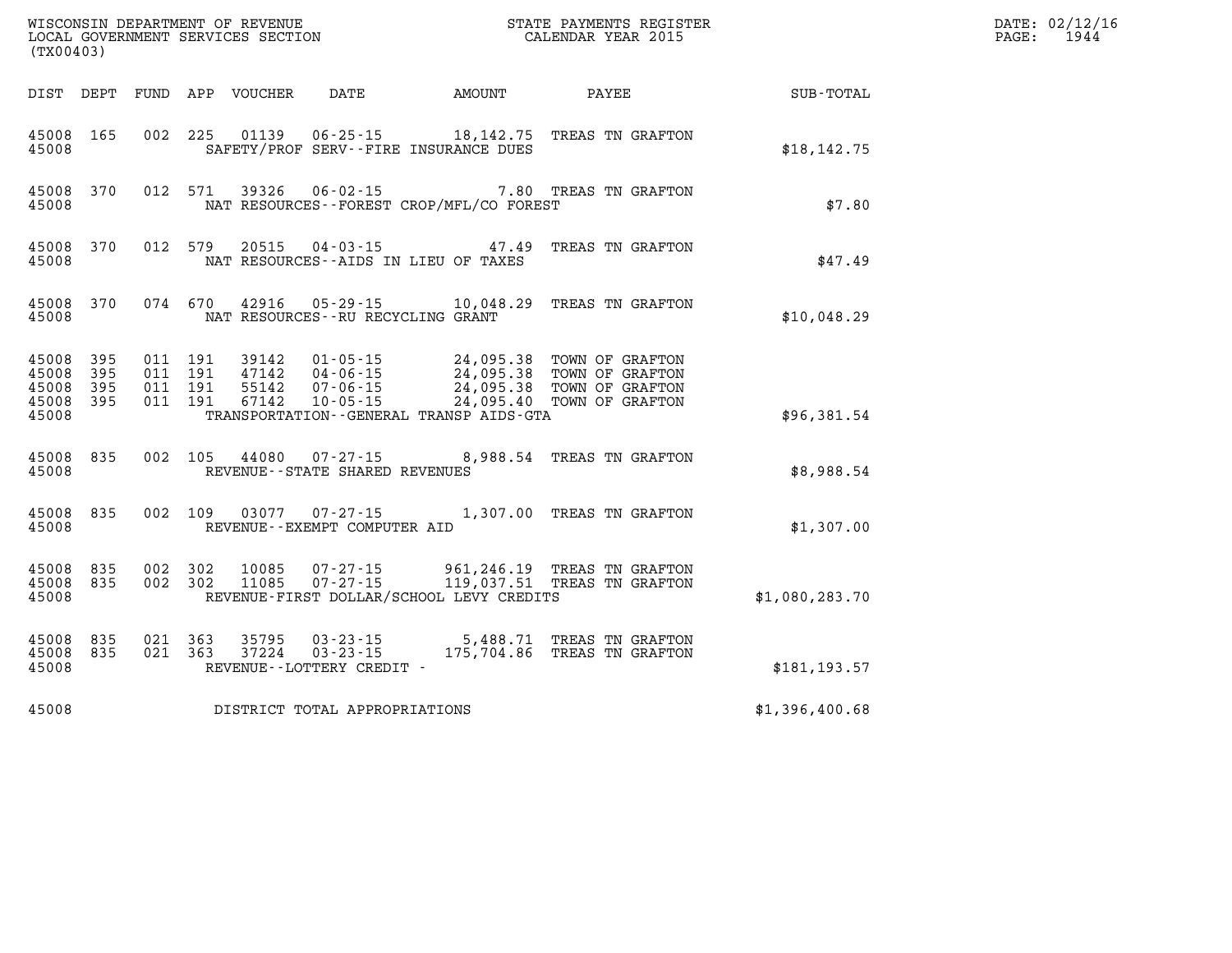| (TX00403)                                     |                   |                               |         |                            | WISCONSIN DEPARTMENT OF REVENUE<br>LOCAL GOVERNMENT SERVICES SECTION<br>(TYO0403) |                                             | STATE PAYMENTS REGISTER<br>CALENDAR YEAR 2015                                                                                                                                                                   |             | DATE: 02/12/16<br>1945<br>$\mathtt{PAGE}$ : |
|-----------------------------------------------|-------------------|-------------------------------|---------|----------------------------|-----------------------------------------------------------------------------------|---------------------------------------------|-----------------------------------------------------------------------------------------------------------------------------------------------------------------------------------------------------------------|-------------|---------------------------------------------|
|                                               |                   |                               |         | DIST DEPT FUND APP VOUCHER | DATE                                                                              | AMOUNT                                      | PAYEE                                                                                                                                                                                                           | SUB-TOTAL   |                                             |
| 45012                                         | 45012 165         |                               |         |                            |                                                                                   | SAFETY/PROF SERV--FIRE INSURANCE DUES       | 002 225 01140 06-25-15 6,569.31 TREAS TN PORT WASHINGTON                                                                                                                                                        | \$6,569.31  |                                             |
| 45012                                         | 45012 370         |                               |         |                            |                                                                                   | NAT RESOURCES - - FOREST CROP/MFL/CO FOREST | 012 571 39327 06-02-15 13.40 TREAS TN PORT WASHINGTON                                                                                                                                                           | \$13.40     |                                             |
| 45012                                         | 45012 370         |                               |         |                            | NAT RESOURCES - - RU RECYCLING GRANT                                              |                                             | 074 670 42917 05-29-15 5,742.67 TREAS TN PORT WASHINGTON                                                                                                                                                        | \$5,742.67  |                                             |
| 45012<br>45012<br>45012<br>45012 395<br>45012 | 395<br>395<br>395 | 011 191<br>011 191<br>011 191 | 011 191 | 39143                      |                                                                                   | TRANSPORTATION--GENERAL TRANSP AIDS-GTA     | 01-05-15 12,837.66 TOWN OF PORT WASHINGTON<br>47143  04-06-15  12,837.66  TOWN OF PORT WASHINGTON<br>55143  07-06-15  12,837.66  TOWN OF PORT WASHINGTON<br>67143  10-05-15  12,837.66  TOWN OF PORT WASHINGTON | \$51,350.64 |                                             |
| 45012                                         | 45012 835         |                               |         |                            | REVENUE--STATE SHARED REVENUES                                                    |                                             | 002 105 44081 07-27-15 3,230.20 TREAS TN PORT WASHINGTON                                                                                                                                                        | \$3,230.20  |                                             |
| 45012                                         | 45012 835         |                               |         |                            | REVENUE--EXEMPT COMPUTER AID                                                      |                                             | 002 109 03078 07-27-15 266.00 TREAS TN PORT WASHINGTON                                                                                                                                                          | \$266.00    |                                             |
| 45012 835<br>45012                            |                   |                               |         |                            | REVENUE--LOTTERY CREDIT -                                                         |                                             | 021 363 35796 03-23-15 1,215.09 TREAS TN PORT WASHINGTON                                                                                                                                                        | \$1,215.09  |                                             |
| 45012                                         |                   |                               |         |                            | DISTRICT TOTAL APPROPRIATIONS                                                     |                                             |                                                                                                                                                                                                                 | \$68,387.31 |                                             |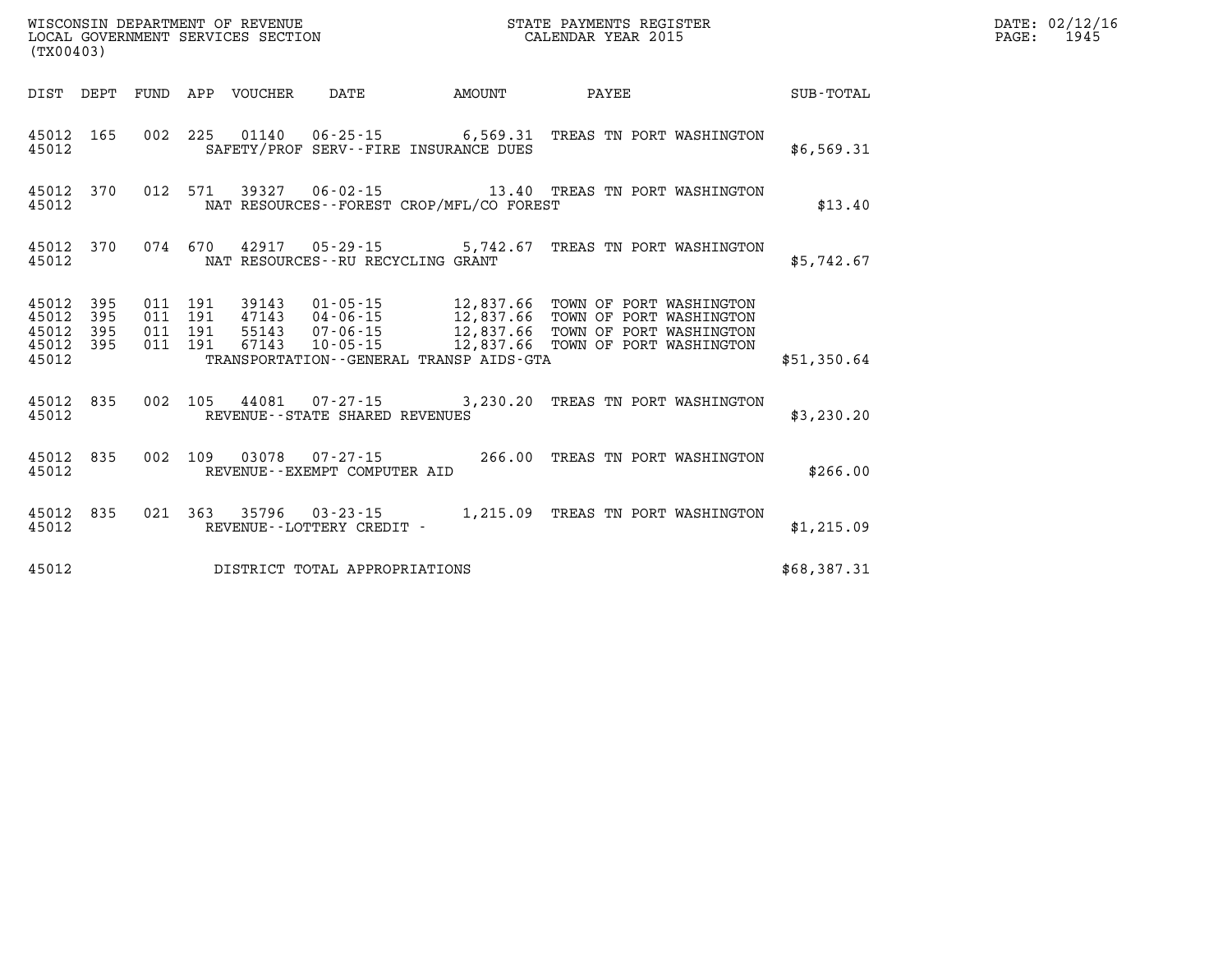| (TX00403)                                                 |                                                                                                                                                                                                                                                                                                                                                                                                                      |                                    |              | DATE: 02/12/16<br>$\mathtt{PAGE}$ :<br>1946 |
|-----------------------------------------------------------|----------------------------------------------------------------------------------------------------------------------------------------------------------------------------------------------------------------------------------------------------------------------------------------------------------------------------------------------------------------------------------------------------------------------|------------------------------------|--------------|---------------------------------------------|
|                                                           |                                                                                                                                                                                                                                                                                                                                                                                                                      |                                    |              |                                             |
| 45014                                                     | 45014 165 002 225 01141 06-25-15 7,307.91 TREAS TN SAUKVILLE<br>SAFETY/PROF SERV--FIRE INSURANCE DUES                                                                                                                                                                                                                                                                                                                |                                    | \$7,307.91   |                                             |
| 45014                                                     | 45014 370 002 503 17696 01-12-15 2,413.19 TREAS TN SAUKVILLE<br>NAT RESOURCES--AIDS IN LIEU OF TAXES                                                                                                                                                                                                                                                                                                                 | 292.98 TOWN SHARE                  | \$2,413.19   |                                             |
| 45014                                                     | 45014 370 012 571 39328 06-02-15 119.27 TREAS TN SAUKVILLE<br>NAT RESOURCES--FOREST CROP/MFL/CO FOREST                                                                                                                                                                                                                                                                                                               |                                    | \$119.27     |                                             |
| 45014 370<br>45014 370<br>45014                           | 012 579 20516 04-03-15 778.88 TREAS TN SAUKVILLE<br>012 579 20516 04-03-15 914.43 TREAS TN SAUKVILLE<br>NAT RESOURCES--AIDS IN LIEU OF TAXES                                                                                                                                                                                                                                                                         |                                    | \$1,693.31   |                                             |
| 45014                                                     | 45014 370 074 670 42918 05-29-15 3,279.03 TREAS TN SAUKVILLE<br>NAT RESOURCES -- RU RECYCLING GRANT                                                                                                                                                                                                                                                                                                                  |                                    | \$3,279.03   |                                             |
| 45014 395<br>45014 395<br>45014 395<br>45014 395<br>45014 | $\begin{array}{cccc} 011 & 191 & 39144 & 01\cdot 05\cdot 15 & 21,772.27 & \text{TOWN OF SAUKVILLE} \\ 011 & 191 & 47144 & 04\cdot 06\cdot 15 & 21,772.27 & \text{TOWN OF SAUKVILLE} \\ 011 & 191 & 55144 & 07\cdot 06\cdot 15 & 21,772.27 & \text{TOWN OF SAUKVILLE} \\ 011 & 191 & 67144 & 10\cdot 05\cdot 15 & 21,772.29 & \text{TOWN OF SAUKVILLE} \$<br>011 191 67144<br>TRANSPORTATION--GENERAL TRANSP AIDS-GTA |                                    | \$87,089.10  |                                             |
| 45014                                                     | 45014 835 002 105 44082 07-27-15 3,577.58 TREAS TN SAUKVILLE<br>REVENUE--STATE SHARED REVENUES                                                                                                                                                                                                                                                                                                                       |                                    | \$3,577.58   |                                             |
| 45014 835 002 109 03079<br>45014                          | $07 - 27 - 15$<br>REVENUE--EXEMPT COMPUTER AID                                                                                                                                                                                                                                                                                                                                                                       | 54.00 TREAS TN SAUKVILLE           | \$54.00      |                                             |
| 45014 835 002 501 00003<br>45014                          | DOA-PAYMENT FOR MUNICIPAL SERVICES AID                                                                                                                                                                                                                                                                                                                                                                               | 02-02-15 427.61 TREAS TN SAUKVILLE | \$427.61     |                                             |
|                                                           | 45014 DISTRICT TOTAL APPROPRIATIONS                                                                                                                                                                                                                                                                                                                                                                                  |                                    | \$105,961.00 |                                             |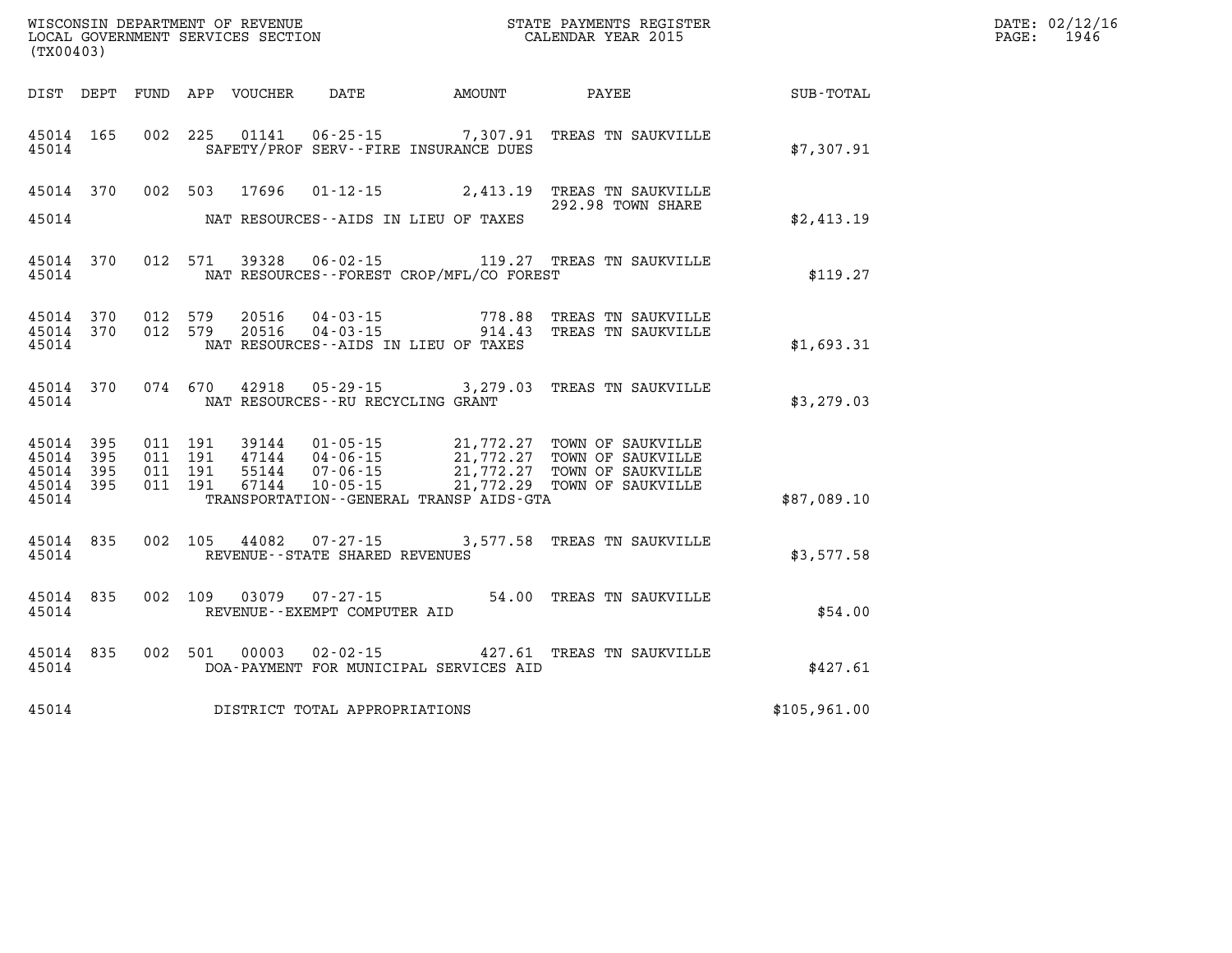| (TX00403)                                     |                   |                    |                    |                                  |                                                          |                                          | STATE PAYMENTS REGISTER                                |              | DATE: 02/12/16<br>$\mathtt{PAGE}$ :<br>1947 |
|-----------------------------------------------|-------------------|--------------------|--------------------|----------------------------------|----------------------------------------------------------|------------------------------------------|--------------------------------------------------------|--------------|---------------------------------------------|
|                                               | DIST DEPT         |                    |                    | FUND APP VOUCHER                 | DATE                                                     | <b>AMOUNT</b>                            | PAYEE                                                  | SUB-TOTAL    |                                             |
| 45106 165<br>45106                            |                   |                    |                    |                                  |                                                          | SAFETY/PROF SERV--FIRE INSURANCE DUES    | 002 225 01142 06-25-15 6,445.57 TREAS VIL BELGIUM      | \$6,445.57   |                                             |
| 45106                                         | 45106 370         |                    |                    |                                  |                                                          | NAT RESOURCES--URBAN FORESTRY GRANTS     | 012 587 02047 03-16-15 5,000.00 TREAS VIL BELGIUM      | \$5,000.00   |                                             |
| 45106 370<br>45106                            |                   |                    |                    |                                  | NAT RESOURCES--RU RECYCLING GRANT                        |                                          | 074 670 42919 05-29-15 5,378.85 TREAS VIL BELGIUM      | \$5,378.85   |                                             |
| 45106<br>45106<br>45106<br>45106 395<br>45106 | 395<br>395<br>395 | 011 191<br>011 191 | 011 191<br>011 191 | 39145<br>47145<br>55145<br>67145 |                                                          | TRANSPORTATION--GENERAL TRANSP AIDS-GTA  |                                                        | \$58,665.03  |                                             |
| 45106 395<br>45106                            |                   |                    |                    |                                  |                                                          | TRANSPORTATION - - LRIP/TRIP/MSIP GRANTS | 011 278 69766 12-21-15 19,000.00 TREAS VIL BELGIUM     | \$19,000.00  |                                             |
| 45106 835<br>45106                            |                   |                    |                    |                                  | 002 105 44083 07-27-15<br>REVENUE--STATE SHARED REVENUES |                                          | 6,886.72 TREAS VIL BELGIUM                             | \$6,886.72   |                                             |
| 45106<br>45106 835<br>45106                   | 835               | 002<br>002 109     | 109                | 03080                            | 05239 07-27-15<br>REVENUE--EXEMPT COMPUTER AID           | 264.00                                   | 07-27-15 263.00 TREAS VIL BELGIUM<br>TREAS VIL BELGIUM | \$527.00     |                                             |
| 45106                                         |                   |                    |                    |                                  | DISTRICT TOTAL APPROPRIATIONS                            |                                          |                                                        | \$101,903.17 |                                             |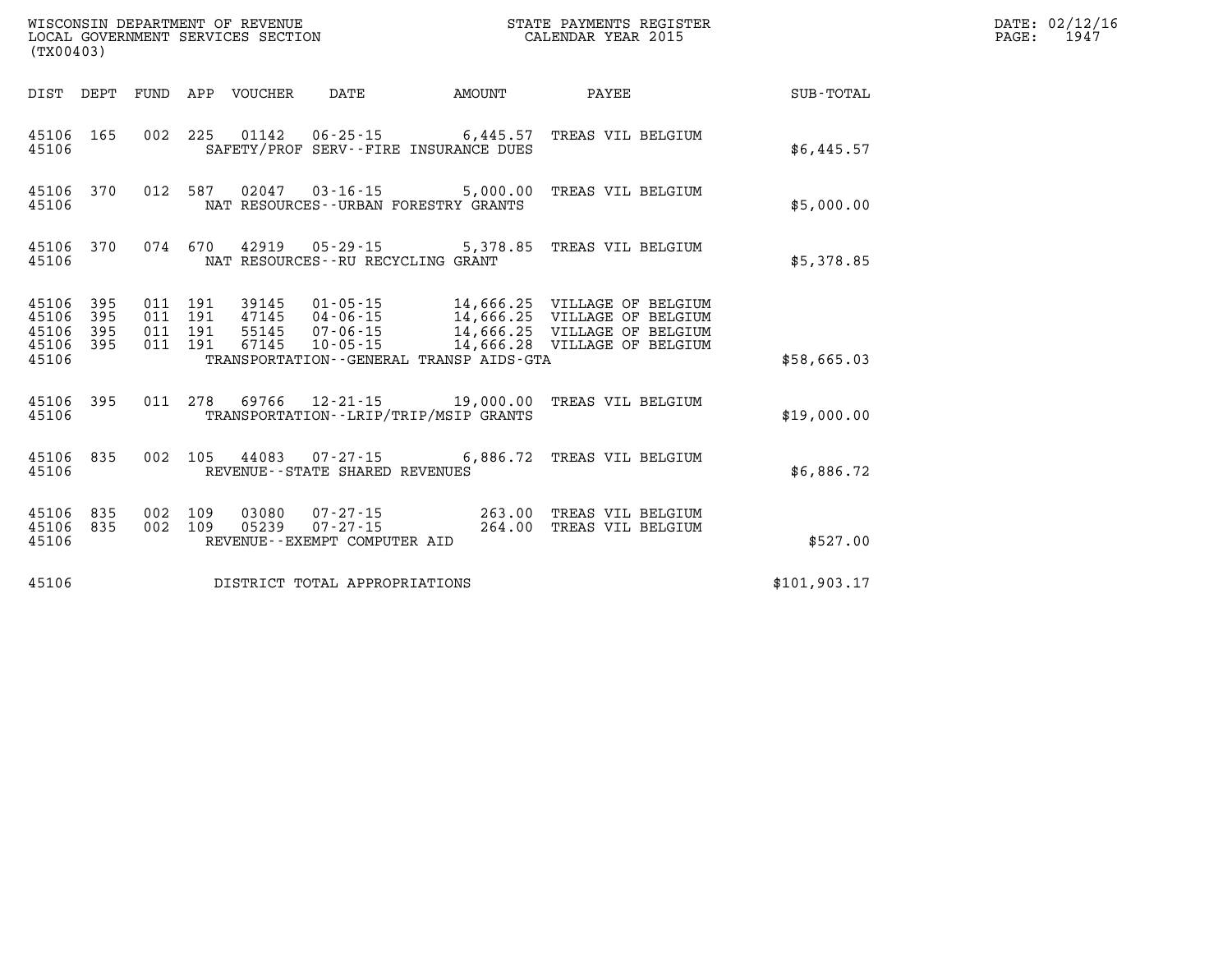| (TX00403) |                                                  |  |                         |                                                |                                          |                                                                                                                                                                                                                              |               | DATE: 02/12/16<br>$\mathtt{PAGE:}$<br>1948 |
|-----------|--------------------------------------------------|--|-------------------------|------------------------------------------------|------------------------------------------|------------------------------------------------------------------------------------------------------------------------------------------------------------------------------------------------------------------------------|---------------|--------------------------------------------|
|           |                                                  |  |                         |                                                |                                          | DIST DEPT FUND APP VOUCHER DATE AMOUNT PAYEE                                                                                                                                                                                 | SUB-TOTAL     |                                            |
| 45126     |                                                  |  |                         |                                                | SAFETY/PROF SERV--FIRE INSURANCE DUES    | 45126 165 002 225 01143 06-25-15 5,675.60 TREAS VIL FREDONIA                                                                                                                                                                 | \$5,675.60    |                                            |
| 45126     | 45126 370                                        |  |                         |                                                | NAT RESOURCES--FOREST CROP/MFL/CO FOREST | 012 571 39329 06-02-15 2.00 TREAS VIL FREDONIA                                                                                                                                                                               | \$2.00        |                                            |
| 45126     |                                                  |  |                         |                                                | NAT RESOURCES--URBAN FORESTRY GRANTS     | 45126 370 012 587 02431 04-29-15 11,267.35 TREAS VIL FREDONIA                                                                                                                                                                | \$11, 267.35  |                                            |
| 45126     |                                                  |  |                         | NAT RESOURCES--RU RECYCLING GRANT              |                                          | 45126 370 074 670 42920 05-29-15 6,689.08 TREAS VIL FREDONIA                                                                                                                                                                 | \$6,689.08    |                                            |
| 45126     | 45126 395<br>45126 395<br>45126 395<br>45126 395 |  |                         |                                                | TRANSPORTATION--GENERAL TRANSP AIDS-GTA  | 011 191 39146 01-05-15 25,477.90 VILLAGE OF FREDONIA<br>011 191 47146 04-06-15 25,477.90 VILLAGE OF FREDONIA<br>011 191 67146 07-06-15 25,477.90 VILLAGE OF FREDONIA<br>011 191 67146 10-05-15 25,477.90 VILLAGE OF FREDONIA | \$101.911.60  |                                            |
| 45126     |                                                  |  |                         |                                                | HS--AMBULANCE FUNDING ASSISTANCE GRANTS  | 45126 435 005 162 01DHS 09-11-15 4,988.81 NORTHERN OZAUKEE AMBULANCE                                                                                                                                                         | \$4,988.81    |                                            |
| 45126     |                                                  |  |                         |                                                | HS--PREPAID MEDICAL TRANSPORT REIMBURSE  | 45126 435 005 163 01LGS 11-16-15 2,897.92 DHS PREPAID MEDICAL TRANSPORT                                                                                                                                                      | \$2,897.92    |                                            |
| 45126     | 45126 835                                        |  |                         | REVENUE--STATE SHARED REVENUES                 |                                          | 002 105 44084 07-27-15 29,526.60 TREAS VIL FREDONIA                                                                                                                                                                          | \$29,526.60   |                                            |
| 45126     |                                                  |  | 45126 835 002 109 03081 | $07 - 27 - 15$<br>REVENUE--EXEMPT COMPUTER AID |                                          | 2,598.00 TREAS VIL FREDONIA                                                                                                                                                                                                  | \$2,598.00    |                                            |
| 45126     |                                                  |  |                         | DISTRICT TOTAL APPROPRIATIONS                  |                                          |                                                                                                                                                                                                                              | \$165, 556.96 |                                            |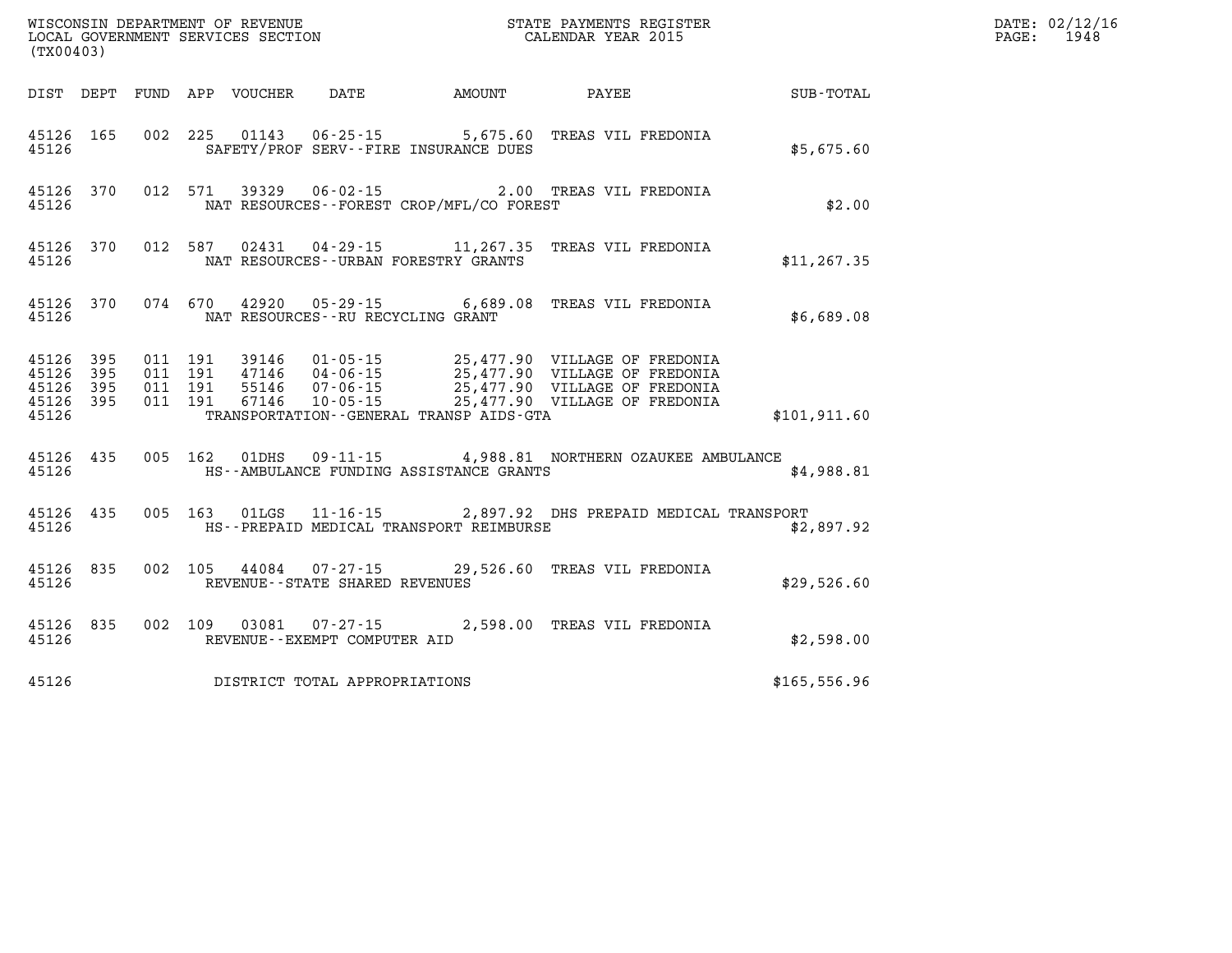| (TX00403)                        |                                  |                                          | WISCONSIN DEPARTMENT OF REVENUE<br>LOCAL GOVERNMENT SERVICES SECTION |                                                |                                                                           | STATE PAYMENTS REGISTER<br>CALENDAR YEAR 2015                                                                                                                                          |                | DATE: 02/12/16<br>PAGE: 1949 |
|----------------------------------|----------------------------------|------------------------------------------|----------------------------------------------------------------------|------------------------------------------------|---------------------------------------------------------------------------|----------------------------------------------------------------------------------------------------------------------------------------------------------------------------------------|----------------|------------------------------|
|                                  |                                  |                                          |                                                                      |                                                |                                                                           |                                                                                                                                                                                        | SUB-TOTAL      |                              |
| 45131                            | 45131 165                        |                                          |                                                                      |                                                | 002 225 01144 06-25-15 40,132.08<br>SAFETY/PROF SERV--FIRE INSURANCE DUES | TREAS VIL GRAFTON                                                                                                                                                                      | \$40,132.08    |                              |
| 45131                            | 45131 370                        |                                          |                                                                      | NAT RESOURCES--RU RECYCLING GRANT              |                                                                           | 074 670 42921 05-29-15 24,143.00 TREAS VIL GRAFTON                                                                                                                                     | \$24,143.00    |                              |
| 45131<br>45131<br>45131<br>45131 | 45131 395<br>395<br>395<br>- 395 | 011 162<br>011 162<br>011 162<br>011 162 |                                                                      |                                                | TRANSPORTATION--CONNECTING HIGHWAY AIDS                                   | 40073  01-05-15  12,641.55  VILLAGE OF GRAFTON                                                                                                                                         | \$50,566.20    |                              |
| 45131<br>45131<br>45131<br>45131 | - 395<br>395<br>395<br>45131 395 | 011 191<br>011 191<br>011 191<br>011 191 |                                                                      | 39147 01-05-15                                 | TRANSPORTATION - - GENERAL TRANSP AIDS - GTA                              | 201,820.56 VILLAGE OF GRAFTON<br>47147  04-06-15  201,820.56  VILLAGE OF GRAFTON<br>55147  07-06-15  201,820.56  VILLAGE OF GRAFTON<br>67147  10-05-15  201,820.57  VILLAGE OF GRAFTON | \$807,282.25   |                              |
| 45131                            | 45131 435                        |                                          |                                                                      | 005 162 01DHS 09-11-15                         | HS--AMBULANCE FUNDING ASSISTANCE GRANTS                                   | 5,794.44 VILL OF GRAFTON                                                                                                                                                               | \$5,794.44     |                              |
| 45131                            | 45131 455                        |                                          | 002 231 11                                                           | JUSTICE - - LAW ENFORCEMENT TRAINING           |                                                                           | 03-19-15 3,520.00 TREAS VIL GRAFTON                                                                                                                                                    | \$3,520.00     |                              |
| 45131                            | 45131 835                        |                                          |                                                                      | REVENUE--STATE SHARED REVENUES                 |                                                                           | 002 105 44085 07-27-15 223,606.81 TREAS VIL GRAFTON                                                                                                                                    | \$223,606.81   |                              |
| 45131                            | 45131 835<br>45131 835           | 002 109<br>002 109                       | 03082                                                                | 05240 07-27-15<br>REVENUE--EXEMPT COMPUTER AID |                                                                           | 07-27-15 81,991.00 TREAS VIL GRAFTON<br>28,901.00 TREAS VIL GRAFTON                                                                                                                    | \$110,892.00   |                              |
| 45131                            | 45131 835<br>45131 835           | 002 302<br>002 302                       |                                                                      |                                                | REVENUE-FIRST DOLLAR/SCHOOL LEVY CREDITS                                  | 10087  07-27-15  1,850,502.70  TREAS VIL GRAFTON<br>11087  07-27-15  292,509.58  TREAS VIL GRAFTON                                                                                     | \$2,143,012.28 |                              |
| 45131                            | 45131 835                        |                                          |                                                                      | REVENUE - - LOTTERY CREDIT -                   |                                                                           | 021 363 37226 03-23-15 419,098.26 TREAS VIL GRAFTON                                                                                                                                    | \$419.098.26   |                              |
| 45131                            |                                  |                                          |                                                                      | DISTRICT TOTAL APPROPRIATIONS                  |                                                                           |                                                                                                                                                                                        | \$3,828,047.32 |                              |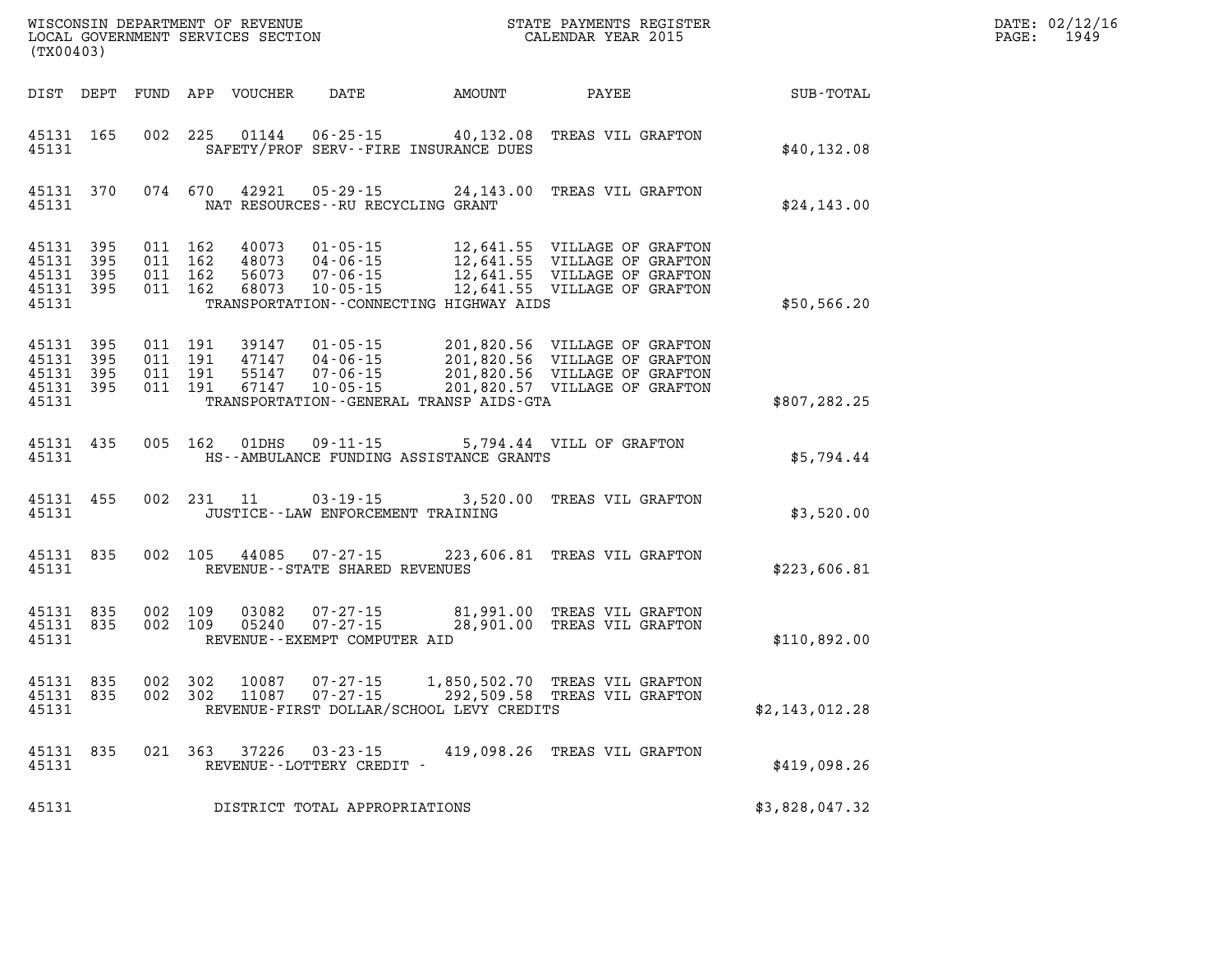| (TX00403) |  |  |                                          |                                                  | WISCONSIN DEPARTMENT OF REVENUE<br>LOCAL GOVERNMENT SERVICES SECTION<br>CALENDAR YEAR 2015                                    |              | DATE: 02/12/16<br>PAGE: 1950 |
|-----------|--|--|------------------------------------------|--------------------------------------------------|-------------------------------------------------------------------------------------------------------------------------------|--------------|------------------------------|
|           |  |  |                                          |                                                  |                                                                                                                               |              |                              |
|           |  |  |                                          | 45181 SAFETY/PROF SERV--FIRE INSURANCE DUES      | 45181 165 002 225 01145 06-25-15 14,978.96 TREAS VIL SAUKVILLE                                                                | \$14,978.96  |                              |
|           |  |  |                                          | 45181 MAT RESOURCES--FOREST CROP/MFL/CO FOREST   | 45181 370 012 571 39331 06-02-15 4.60 TREAS VIL SAUKVILLE                                                                     | \$4.60       |                              |
|           |  |  | 45181 MAT RESOURCES--RU RECYCLING GRANT  |                                                  | 45181 370 074 670 42922 05-29-15 2,529.31 TREAS VIL SAUKVILLE                                                                 | \$2,529.31   |                              |
|           |  |  |                                          | 45181 TRANSPORTATION - GENERAL TRANSP AIDS - GTA |                                                                                                                               | \$386,878.05 |                              |
|           |  |  |                                          | 45181 HS--AMBULANCE FUNDING ASSISTANCE GRANTS    | 45181 435 005 162 01DHS 09-11-15 4,953.11 SAUKVILLE AMBULANCE                                                                 | \$4,953.11   |                              |
|           |  |  |                                          |                                                  | 45181 435 005 163 01LGS 11-16-15 3,013.83 DHS PREPAID MEDICAL TRANSPORT                                                       | \$3,013.83   |                              |
|           |  |  | 45181 JUSTICE - LAW ENFORCEMENT TRAINING |                                                  | 45181 455 002 231 17 04-17-15 1,760.00 TREAS VIL SAUKVILLE                                                                    | \$1,760.00   |                              |
|           |  |  | 45181 REVENUE - STATE SHARED REVENUES    |                                                  | 45181 835 002 105 44086 07-27-15 117,765.36 TREAS VIL SAUKVILLE                                                               | \$117,765.36 |                              |
| 45181     |  |  | REVENUE--EXEMPT COMPUTER AID             |                                                  | 45181 835 002 109 03084 07-27-15 33,453.00 TREAS VIL SAUKVILLE<br>45181 835 002 109 05241 07-27-15 216.00 TREAS VIL SAUKVILLE | \$33,669.00  |                              |
| 45181     |  |  | DISTRICT TOTAL APPROPRIATIONS            |                                                  |                                                                                                                               | \$565,552.22 |                              |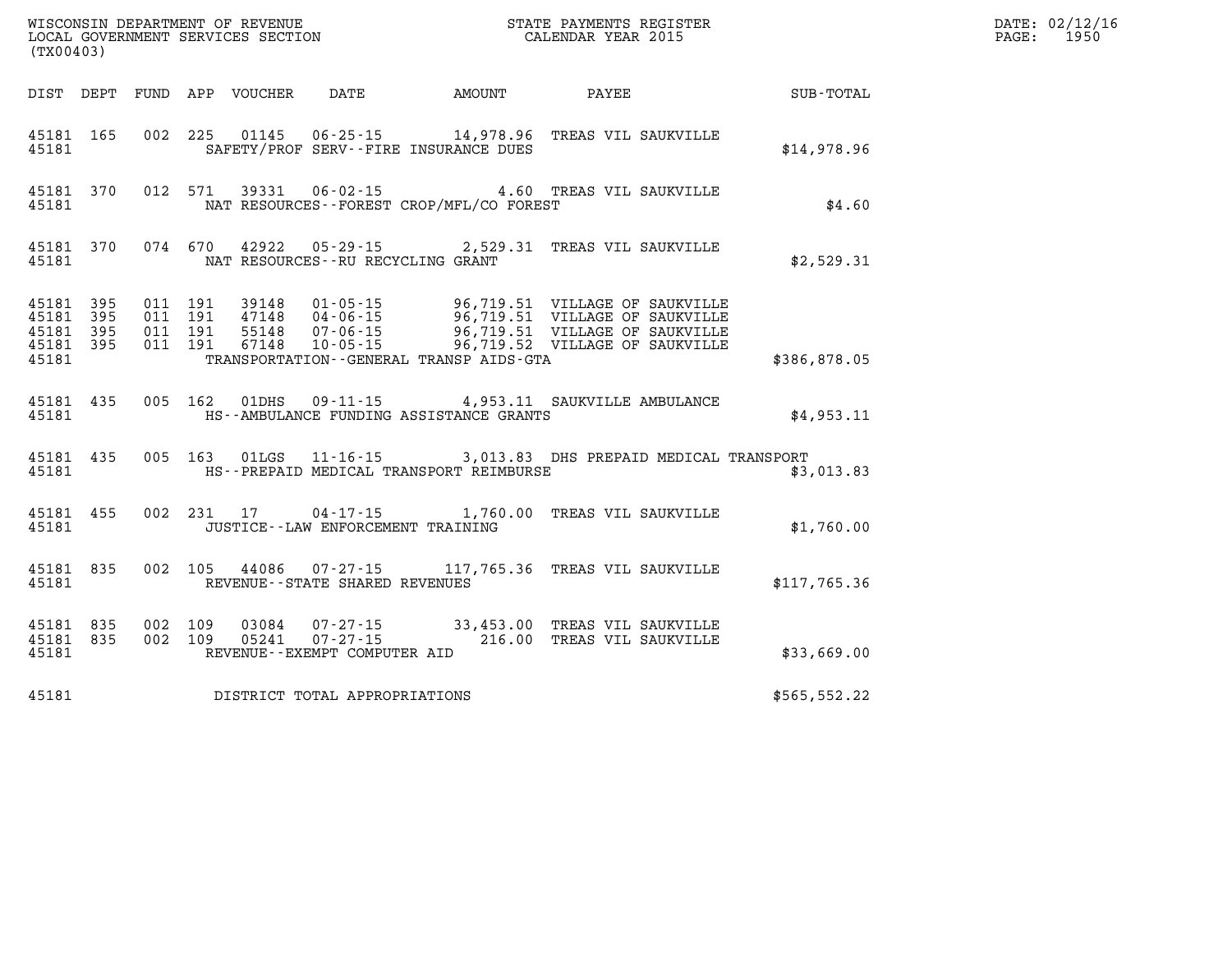| (TX00403)                                 |                          |                          |                          | WISCONSIN DEPARTMENT OF REVENUE<br>LOCAL GOVERNMENT SERVICES SECTION |                                                                       | STATE PAYMENTS REGISTER<br>CALENDAR YEAR 2015 |                                                                                                                                                                                  |              |  |
|-------------------------------------------|--------------------------|--------------------------|--------------------------|----------------------------------------------------------------------|-----------------------------------------------------------------------|-----------------------------------------------|----------------------------------------------------------------------------------------------------------------------------------------------------------------------------------|--------------|--|
| DIST                                      | DEPT                     |                          |                          | FUND APP VOUCHER                                                     | DATE                                                                  | AMOUNT                                        | PAYEE                                                                                                                                                                            | SUB-TOTAL    |  |
| 45186<br>45186                            | 165                      | 002                      | 225                      |                                                                      | 01146  06-25-15  11,969.81<br>SAFETY/PROF SERV--FIRE INSURANCE DUES   |                                               | TREAS VIL THIENSVILLE                                                                                                                                                            | \$11,969.81  |  |
| 45186<br>45186                            | 370                      |                          | 074 670                  | 42923                                                                | NAT RESOURCES - - RU RECYCLING GRANT                                  |                                               | 05-29-15 9,521.97 TREAS VIL THIENSVILLE                                                                                                                                          | \$9,521.97   |  |
| 45186<br>45186<br>45186<br>45186<br>45186 | 395<br>395<br>395<br>395 | 011<br>011<br>011<br>011 | 191<br>191<br>191<br>191 | 39149<br>47149<br>55149<br>67149                                     | $04 - 06 - 15$<br>07-06-15<br>TRANSPORTATION--GENERAL TRANSP AIDS-GTA |                                               | 01-05-15 67,885.87 VILLAGE OF THIENSVILLE<br>04-06-15 67,885.87 VILLAGE OF THIENSVILLE<br>07-06-15 67,885.87 VILLAGE OF THIENSVILLE<br>10-05-15 67,885.87 VILLAGE OF THIENSVILLE | \$271,543.48 |  |
| 45186<br>45186                            | 435                      | 005                      | 162                      | 01DHS                                                                | $09 - 11 - 15$<br>HS--AMBULANCE FUNDING ASSISTANCE GRANTS             |                                               | 5,073.86 THIENSVILLE VOL FIRE DEPT                                                                                                                                               | \$5,073.86   |  |
| 45186<br>45186                            | 435                      | 005                      | 163                      | 01LGS                                                                | HS--PREPAID MEDICAL TRANSPORT REIMBURSE                               |                                               | 11-16-15 2,028.54 DHS PREPAID MEDICAL TRANSPORT                                                                                                                                  | \$2,028.54   |  |
| 45186<br>45186                            | 455                      | 002                      | 231                      | 10                                                                   | $03 - 19 - 15$ 800.00<br>JUSTICE - - LAW ENFORCEMENT TRAINING         |                                               | TREAS VIL THIENSVILLE                                                                                                                                                            | \$800.00     |  |
| 45186<br>45186                            | 835                      | 002                      | 105                      |                                                                      | REVENUE - - STATE SHARED REVENUES                                     |                                               | 44087 07-27-15 71,258.39 TREAS VIL THIENSVILLE                                                                                                                                   | \$71, 258.39 |  |
| 45186<br>45186<br>45186                   | 835<br>835               | 002<br>002               | 109<br>109               | 03085<br>05242                                                       | $07 - 27 - 15$<br>$07 - 27 - 15$<br>REVENUE--EXEMPT COMPUTER AID      | 1,793.00<br>4,063.00                          | TREAS VIL THIENSVILLE<br>TREAS VIL THIENSVILLE                                                                                                                                   | \$5,856.00   |  |
| 45186                                     |                          |                          |                          |                                                                      | DISTRICT TOTAL APPROPRIATIONS                                         |                                               |                                                                                                                                                                                  | \$378,052.05 |  |

**DATE: 02/12/16<br>PAGE: 1951**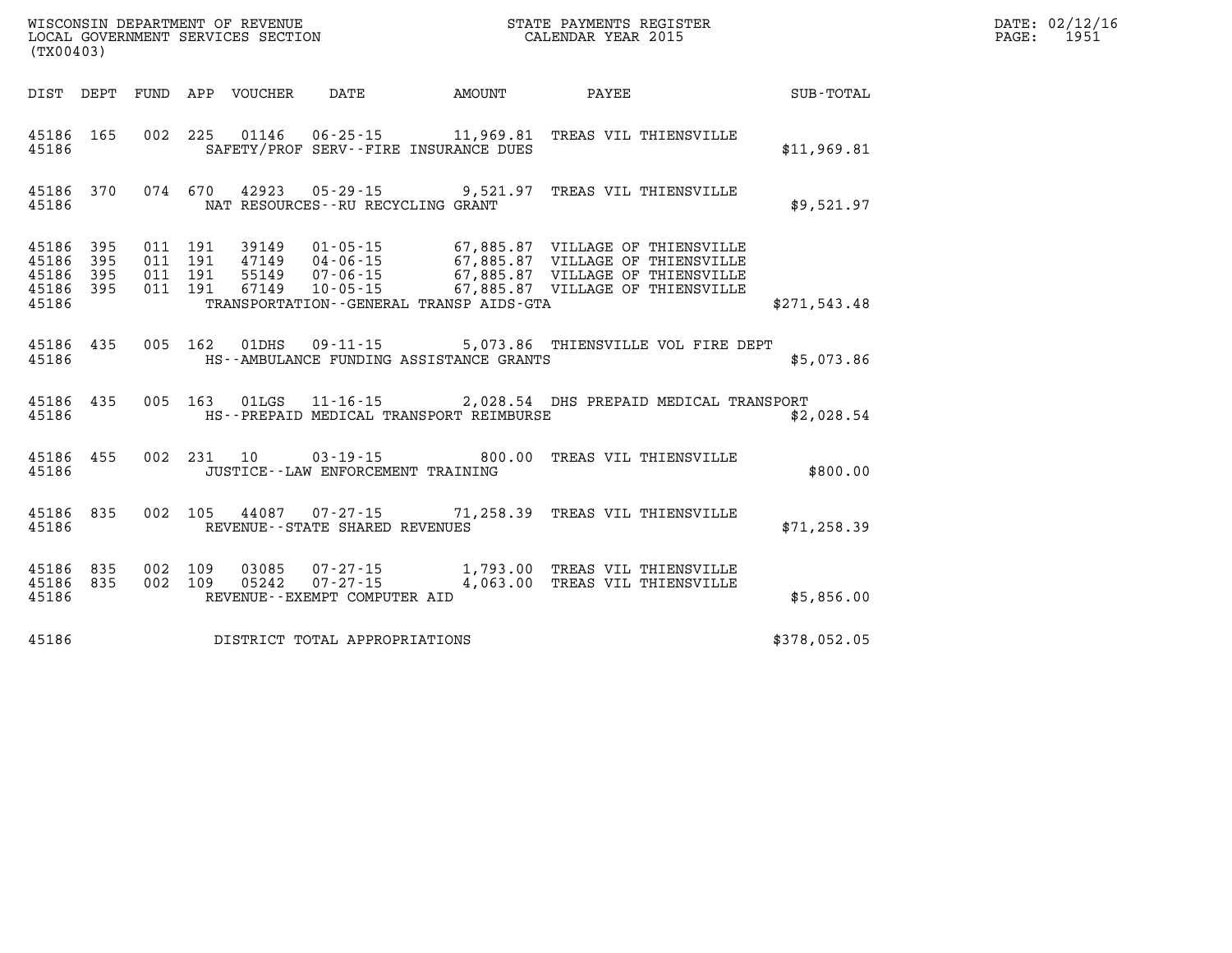| (TX00403)                                                 |           |                               |         | WISCONSIN DEPARTMENT OF REVENUE<br>LOCAL GOVERNMENT SERVICES SECTION |                                        |                                             | STATE PAYMENTS REGISTER<br>CALENDAR YEAR 2015                                                                                                                                                        |              | DATE: 02/12/16<br>1952<br>$\mathtt{PAGE:}$ |
|-----------------------------------------------------------|-----------|-------------------------------|---------|----------------------------------------------------------------------|----------------------------------------|---------------------------------------------|------------------------------------------------------------------------------------------------------------------------------------------------------------------------------------------------------|--------------|--------------------------------------------|
|                                                           |           |                               |         |                                                                      | DIST DEPT FUND APP VOUCHER DATE AMOUNT |                                             | <b>PAYEE</b>                                                                                                                                                                                         | SUB-TOTAL    |                                            |
| 45211 165<br>45211                                        |           |                               |         |                                                                      |                                        | SAFETY/PROF SERV--FIRE INSURANCE DUES       | 002 225 01147 06-25-15 43,026.95 TREAS CITY CEDARBURG                                                                                                                                                | \$43,026.95  |                                            |
| 45211                                                     |           |                               |         |                                                                      | NAT RESOURCES - - RU RECYCLING GRANT   |                                             | 45211 370 074 670 42924 05-29-15 37,984.06 TREAS CITY CEDARBURG                                                                                                                                      | \$37,984.06  |                                            |
| 45211                                                     | 45211 395 |                               |         | 011 185 49619                                                        | $06 - 05 - 15$                         | TRANSPORTATION - - HIGHWAY SAFETY - FEDERAL | 3,920.73 TREAS CITY CEDARBURG                                                                                                                                                                        | \$3,920.73   |                                            |
| 45211 395<br>45211 395<br>45211 395<br>45211 395<br>45211 |           | 011 191<br>011 191<br>011 191 | 011 191 |                                                                      |                                        | TRANSPORTATION--GENERAL TRANSP AIDS-GTA     | 39150  01-05-15  136,010.51  CITY OF CEDARBURG<br>47150  04-06-15  136,010.51  CITY OF CEDARBURG<br>55150  07-06-15  136,010.51  CITY OF CEDARBURG<br>67150  10-05-15  136,010.54  CITY OF CEDARBURG | \$544,042.07 |                                            |
| 45211                                                     | 45211 395 |                               |         |                                                                      |                                        | TRANSPORTATION--LRIP/TRIP/MSIP GRANTS       | 011 278 69753 12-21-15 42,000.00 TREAS CITY CEDARBURG                                                                                                                                                | \$42,000.00  |                                            |
| 45211                                                     | 45211 435 |                               |         | 005 162 01DHS                                                        |                                        | HS--AMBULANCE FUNDING ASSISTANCE GRANTS     | $09 - 11 - 15$ 4,107.66 CEDARBURG FD RESCUE SQUAD                                                                                                                                                    | \$4,107.66   |                                            |
| 45211                                                     | 45211 435 |                               |         |                                                                      |                                        |                                             | 005 163 01LGS 11-16-15 5,969.71 DHS PREPAID MEDICAL TRANSPORT<br>HS--PREPAID MEDICAL TRANSPORT REIMBURSE                                                                                             | \$5,969.71   |                                            |
| 45211 455<br>45211                                        |           |                               |         |                                                                      | JUSTICE--LAW ENFORCEMENT TRAINING      |                                             | 002 231 08 03-12-15 3,040.00 TREAS CITY CEDARBURG                                                                                                                                                    | \$3,040.00   |                                            |
| 45211                                                     | 45211 835 |                               |         |                                                                      | REVENUE--STATE SHARED REVENUES         |                                             | 002 105 44088 07-27-15 30,780.08 TREAS CITY CEDARBURG                                                                                                                                                | \$30,780.08  |                                            |
| 45211                                                     |           |                               |         |                                                                      | REVENUE--EXEMPT COMPUTER AID           |                                             | 45211 835 002 109 03086 07-27-15 17,022.00 TREAS CITY CEDARBURG                                                                                                                                      | \$17,022.00  |                                            |
| 45211                                                     |           |                               |         |                                                                      | DISTRICT TOTAL APPROPRIATIONS          |                                             |                                                                                                                                                                                                      | \$731,893.26 |                                            |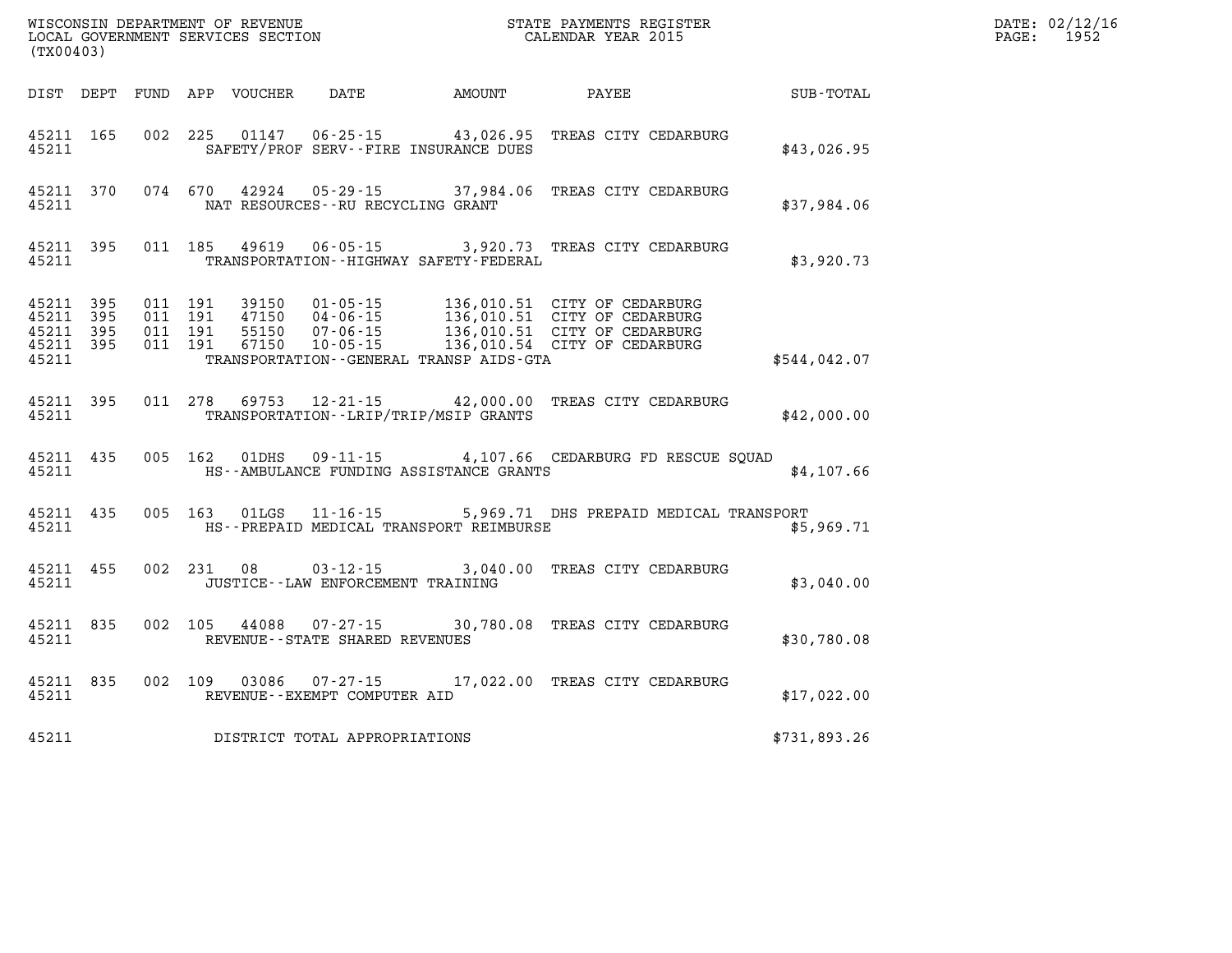| (TX00403)                                             |     |         |                                      |                                            | WISCONSIN DEPARTMENT OF REVENUE<br>LOCAL GOVERNMENT SERVICES SECTION<br>CALENDAR YEAR 2015                                                                                                                   |                | DATE: 02/12/16<br>$\mathtt{PAGE:}$<br>1953 |
|-------------------------------------------------------|-----|---------|--------------------------------------|--------------------------------------------|--------------------------------------------------------------------------------------------------------------------------------------------------------------------------------------------------------------|----------------|--------------------------------------------|
|                                                       |     |         |                                      |                                            |                                                                                                                                                                                                              |                |                                            |
| 45255 165<br>45255                                    |     |         |                                      | SAFETY/PROF SERV--FIRE INSURANCE DUES      | 002 225 01148 06-25-15 139,064.64 TREAS CITY MEQUON                                                                                                                                                          | \$139,064.64   |                                            |
| 45255 370<br>45255                                    |     | 012 381 | NAT RESOURCES--BOAT PATROL           |                                            | 00621  04-03-15  780.86 TREAS CITY MEQUON                                                                                                                                                                    | \$780.86       |                                            |
| 45255 370<br>45255                                    |     |         |                                      | NAT RESOURCES - - BOATING ENFORCEMENT AIDS | 012 550 00621 04-03-15 2,705.69 TREAS CITY MEQUON                                                                                                                                                            | \$2,705.69     |                                            |
| 45255 370<br>45255                                    |     |         |                                      | NAT RESOURCES--AIDS IN LIEU OF TAXES       | 012 579 20517 04-03-15 31.17 TREAS CITY MEQUON                                                                                                                                                               | \$31.17        |                                            |
| 45255 370<br>45255                                    |     |         | NAT RESOURCES - - RU RECYCLING GRANT |                                            | 074 670 42925 05-29-15 15,432.68 TREAS CITY MEQUON                                                                                                                                                           | \$15,432.68    |                                            |
| 45255 395<br>45255<br>45255 395<br>45255 395<br>45255 | 395 |         |                                      | TRANSPORTATION--CONNECTING HIGHWAY AIDS    | 011 162 40074 01-05-15 17,061.93 CITY OF MEQUON<br>011 162 48074 04-06-15 17,061.93 CITY OF MEQUON<br>011 162 68074 10-05-15 17,061.93 CITY OF MEQUON<br>011 162 68074 10-05-15 17,061.94 CITY OF MEQUON     | \$68,247.73    |                                            |
| 45255 395<br>45255<br>45255 395<br>45255 395<br>45255 | 395 |         |                                      | TRANSPORTATION--GENERAL TRANSP AIDS-GTA    | 011 191 39151 01-05-15 310,598.17 CITY OF MEQUON<br>011 191 47151 04-06-15 310,598.17 CITY OF MEQUON<br>011 191 55151 07-06-15 310,598.17 CITY OF MEQUON<br>011 191 67151 10-05-15 310,598.18 CITY OF MEQUON | \$1,242,392.69 |                                            |
| 45255 395<br>45255                                    |     |         |                                      | TRANSPORTATION--LRIP/TRIP/MSIP GRANTS      | 011 278 37149  01-21-15  76,722.18 TREAS CITY MEQUON                                                                                                                                                         | \$76, 722.18   |                                            |
| 45255 435<br>45255                                    |     |         |                                      | HS--AMBULANCE FUNDING ASSISTANCE GRANTS    | 005 162 01DHS 09-11-15 6,308.35 CITY OF MEQUON                                                                                                                                                               | \$6,308.35     |                                            |
| 45255 435<br>45255                                    |     |         |                                      | HS--PREPAID MEDICAL TRANSPORT REIMBURSE    | 005 163 01LGS 11-16-15 6,143.58 DHS PREPAID MEDICAL TRANSPORT                                                                                                                                                | \$6,143.58     |                                            |
| 45255 455<br>45255                                    |     |         | JUSTICE -- LAW ENFORCEMENT TRAINING  |                                            | 002 231 19 04-23-15 5,280.00 TREAS CITY MEQUON                                                                                                                                                               | \$5,280.00     |                                            |
| 45255 835<br>45255                                    |     |         | REVENUE--STATE SHARED REVENUES       |                                            | 002 105 44089 07-27-15 52,105.31 TREAS CITY MEQUON                                                                                                                                                           | \$52,105.31    |                                            |
| 45255 835                                             |     |         |                                      |                                            | 002 109 03087 07-27-15 54,897.00 TREAS CITY MEQUON                                                                                                                                                           |                |                                            |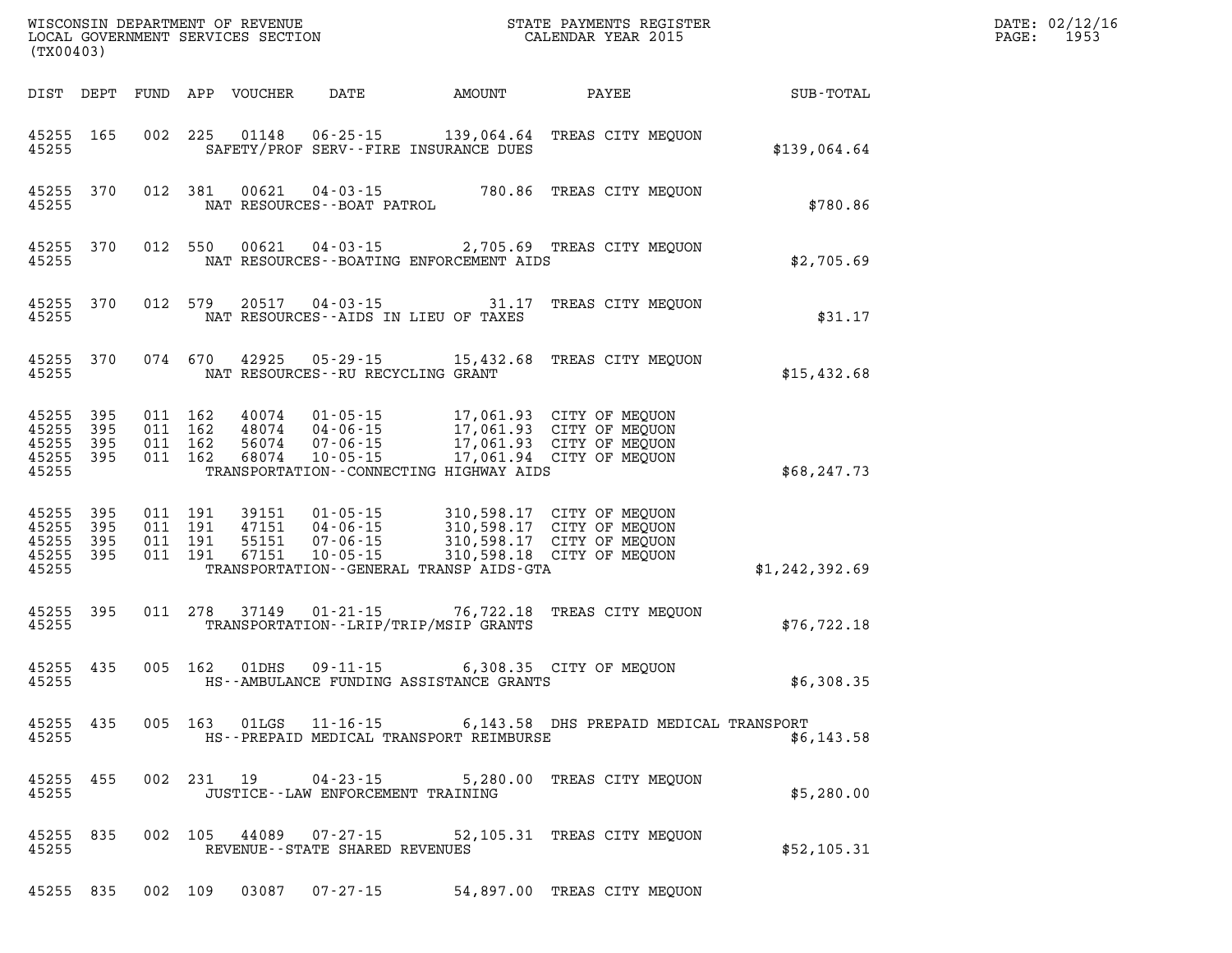| (TX00403)      |      |      |     | WISCONSIN DEPARTMENT OF REVENUE<br>LOCAL GOVERNMENT SERVICES SECTION |                                             |           | STATE PAYMENTS REGISTER<br>CALENDAR YEAR 2015 |                | DATE: 02/12/16<br>1954<br>PAGE: |
|----------------|------|------|-----|----------------------------------------------------------------------|---------------------------------------------|-----------|-----------------------------------------------|----------------|---------------------------------|
| DIST           | DEPT | FUND | APP | <b>VOUCHER</b>                                                       | DATE                                        | AMOUNT    | PAYEE                                         | SUB-TOTAL      |                                 |
| 45255<br>45255 | 835  | 002  | 109 | 05243                                                                | 07-27-15<br>REVENUE - - EXEMPT COMPUTER AID | 40,825.00 | TREAS CITY MEOUON                             | \$95,722.00    |                                 |
| 45255          |      |      |     |                                                                      | DISTRICT TOTAL APPROPRIATIONS               |           |                                               | \$1,710,936.88 |                                 |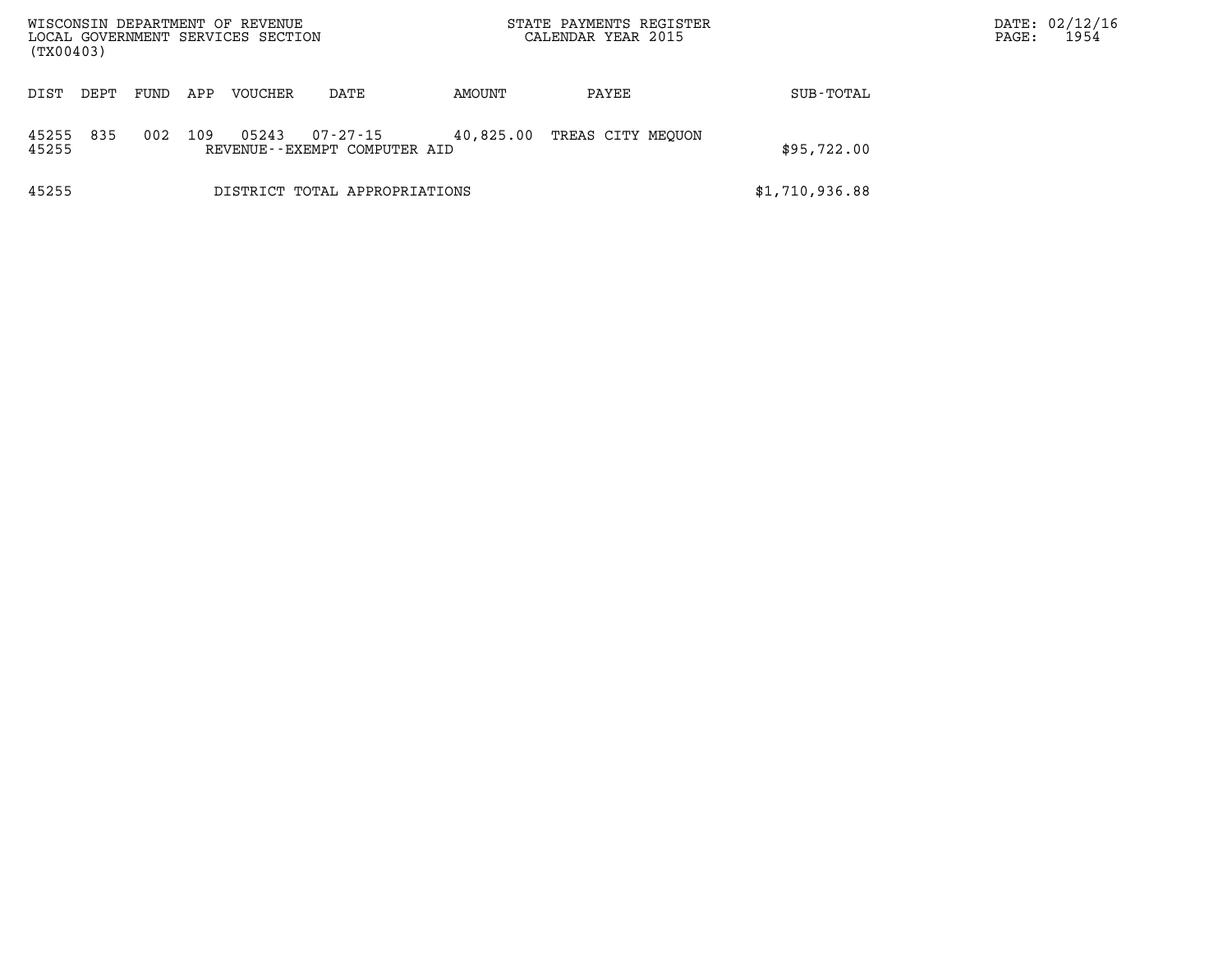| DATE: | 02/12/16 |
|-------|----------|
| PAGE: | 1955     |

| (TX00403)                                             |                |                                          | LOCAL GOVERNMENT SERVICES SECTION |                                                                                                                                                                                                                                          | CALENDAR YEAR 2015 |                                                                            |              | PAGE: | 1955 |
|-------------------------------------------------------|----------------|------------------------------------------|-----------------------------------|------------------------------------------------------------------------------------------------------------------------------------------------------------------------------------------------------------------------------------------|--------------------|----------------------------------------------------------------------------|--------------|-------|------|
|                                                       |                |                                          | DIST DEPT FUND APP VOUCHER        | DATE AMOUNT                                                                                                                                                                                                                              | PAYEE              |                                                                            | SUB-TOTAL    |       |      |
| 45271 165<br>45271                                    |                | 002 225                                  | 01149                             | $06 - 25 - 15$<br>SAFETY/PROF SERV--FIRE INSURANCE DUES                                                                                                                                                                                  |                    | 30,639.76 TREAS CITY PORT WASHINGTO                                        | \$30,639.76  |       |      |
| 45271                                                 | 45271 370      |                                          |                                   | 074 670 42926 05-29-15 19,242.90 TREAS CITY PORT WASHINGTO<br>NAT RESOURCES--RU RECYCLING GRANT                                                                                                                                          |                    |                                                                            | \$19, 242.90 |       |      |
| 45271 370<br>45271                                    |                | 095 512                                  | 01824                             | 02-18-15<br>NAT RESOURCES - - STEWARDSHIP 2000                                                                                                                                                                                           |                    | 355,750.00 TREAS CITY PORT WASHINGTO                                       | \$355,750.00 |       |      |
| 45271 395<br>45271<br>45271 395<br>45271 395<br>45271 | - 395          | 011 162<br>011 162<br>011 162<br>011 162 | 40075<br>48075<br>56075<br>68075  | 01-05-15 18,966.95 CITY OF PORT WASHINGTON<br>04-06-15 18,966.95 CITY OF PORT WASHINGTON<br>07-06-15 18,966.95 CITY OF PORT WASHINGTON<br>10-05-15 18,966.95 CITY OF PORT WASHINGTON<br>TRANSPORTATION -- CONNECTING HIGHWAY AIDS        |                    |                                                                            | \$75,867.80  |       |      |
| 45271 395<br>45271<br>45271<br>45271 395<br>45271     | - 395<br>- 395 | 011 191<br>011 191<br>011 191<br>011 191 | 39152<br>47152<br>55152<br>67152  | 01-05-15 150,636.73 CITY OF PORT WASHINGTON<br>04-06-15 150,636.73 CITY OF PORT WASHINGTON<br>07-06-15 150,636.73 CITY OF PORT WASHINGTON<br>10-05-15 150,636.73 CITY OF PORT WASHINGTON<br>TRANSPORTATION - - GENERAL TRANSP AIDS - GTA |                    |                                                                            | \$602,546.92 |       |      |
| 45271 435<br>45271                                    |                | 005 162                                  | 01DHS                             | $09 - 11 - 15$<br>HS--AMBULANCE FUNDING ASSISTANCE GRANTS                                                                                                                                                                                |                    | 3,975.60 PORT WASHINGTON FIRE DEPT                                         | \$3,975.60   |       |      |
| 45271 435<br>45271                                    |                | 005 163                                  | 01LGS                             | 11-16-15 14,605.50 DHS PREPAID MEDICAL TRANSPORT<br>HS--PREPAID MEDICAL TRANSPORT REIMBURSE                                                                                                                                              |                    |                                                                            | \$14,605.50  |       |      |
| 45271 455<br>45271                                    |                |                                          | 002 231 13                        | 03-30-15<br>JUSTICE - - LAW ENFORCEMENT TRAINING                                                                                                                                                                                         |                    | 3,040.00 TREAS CITY PORT WASHINGTO                                         | \$3,040.00   |       |      |
| 45271 505<br>45271                                    |                | 002 142                                  | 05559                             | 02-10-15<br>DOA--FEDERAL ENERGY GRANTS                                                                                                                                                                                                   |                    | 500.00 TREAS CITY PORT WASHINGTO                                           | \$500.00     |       |      |
| 45271 835<br>45271                                    |                | 002 105                                  | 44090                             | 07-27-15 447,457.15 TREAS CITY PORT WASHINGTO<br>REVENUE - - STATE SHARED REVENUES                                                                                                                                                       |                    |                                                                            | \$447,457.15 |       |      |
| 45271 835<br>45271 835<br>45271                       |                | 002 109<br>002 109                       | 03088<br>05244                    | $07 - 27 - 15$<br>$07 - 27 - 15$<br>REVENUE--EXEMPT COMPUTER AID                                                                                                                                                                         |                    | 10,888.00 TREAS CITY PORT WASHINGTO<br>12,704.00 TREAS CITY PORT WASHINGTO | \$23,592.00  |       |      |

WISCONSIN DEPARTMENT OF REVENUE **STATE PAYMENTS REGISTER** 

**45271 DISTRICT TOTAL APPROPRIATIONS \$1,577,217.63**